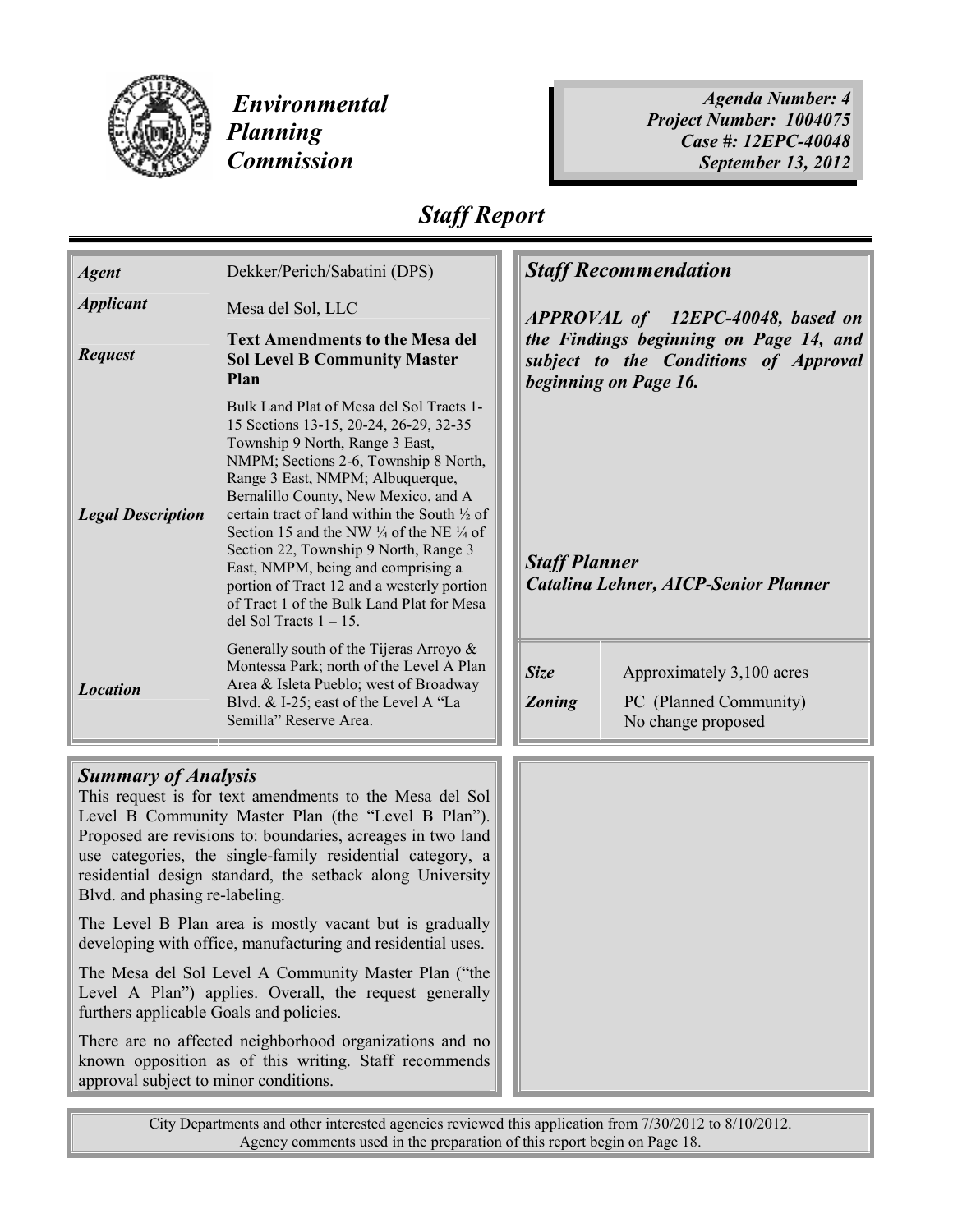#### I. AREA CHARACTERISTICS

#### Surrounding zoning, plan designations, and land uses:

|              | <b>Zoning</b>                                              | Comprehensive Plan Area;<br><b>Applicable Rank II &amp; III Plans</b>                                                                             | <b>Land Use</b>                                                                     |
|--------------|------------------------------------------------------------|---------------------------------------------------------------------------------------------------------------------------------------------------|-------------------------------------------------------------------------------------|
| <b>Site</b>  | PC<br>(Planned Community)                                  | Reserve Area<br><b>Planned Communities Criteria</b><br>Mesa del Sol Level A Community Master Plan<br>Mesa del Sol Employment Center, Phase 1 Plan | Residential, Office,<br>Manufacturing,<br>Escarpment, Vacant                        |
| <b>North</b> | SU-1 for Urban<br>Regional Park, PC<br>(Planned Community) | Reserve Area<br><b>Planned Communities Criteria</b><br>Mesa del Sol Level A Community Master Plan                                                 | County Recreational<br>Complex, Valle del<br>Sol, Escarpment, then<br>Montessa Park |
| <b>South</b> | <b>PC</b><br>(Planned Community)                           | Reserve Area<br><b>Planned Communities Criteria</b><br>Mesa del Sol Level A Community Master Plan                                                 | Escarpment, Vacant                                                                  |
| East         | PC<br>(Planned Community)                                  | Reserve Area<br><b>Planned Communities Criteria</b><br>Mesa del Sol Level A Community Master Plan                                                 | Vacant, La Semilla<br>(Level A Plan<br>Reserve Area)                                |
| West         | PC<br>(Planned Community)                                  | Reserve Area<br><b>Planned Communities Criteria</b><br>Southwest Area Plan                                                                        | Manufacturing,<br>Heavy Commercial,<br>Vacant                                       |

#### II. INTRODUCTION

#### Request

This request is for various text amendments to the Mesa del Sol Level B Community Master Plan (the "Level B Plan"). Proposed are revisions to the boundaries of the Level B Plan area, acreages planned for two land use categories, single-family residential lot categories, single-family residential lot setbacks, setback along University Boulevard and removing specific years from the phasing plan. Corresponding text amendments and map changes in the body of the document are also proposed, along with a few minor labeling and stylistic changes. The amendments are requested to provide additional flexibility for development in the Level B Plan area.

 $\Rightarrow$  See Section V of this report for a summary table and further explanation.

Unlike the recently proposed changes to the Westland Plans (Project #1000570, July 2012), the request does not constitute a sector development plan map amendment (zone change). No changes to the zoning descriptor, Planned Community (PC), are proposed. Also, the Level B Plan does not include land use in its zoning descriptors the way the Westland Plans do (ex. SU-2/ R-LT, Residential 5.5DU/ac average); no changes to land uses are proposed. Therefore, the request is not required to be justified pursuant to R270-1980.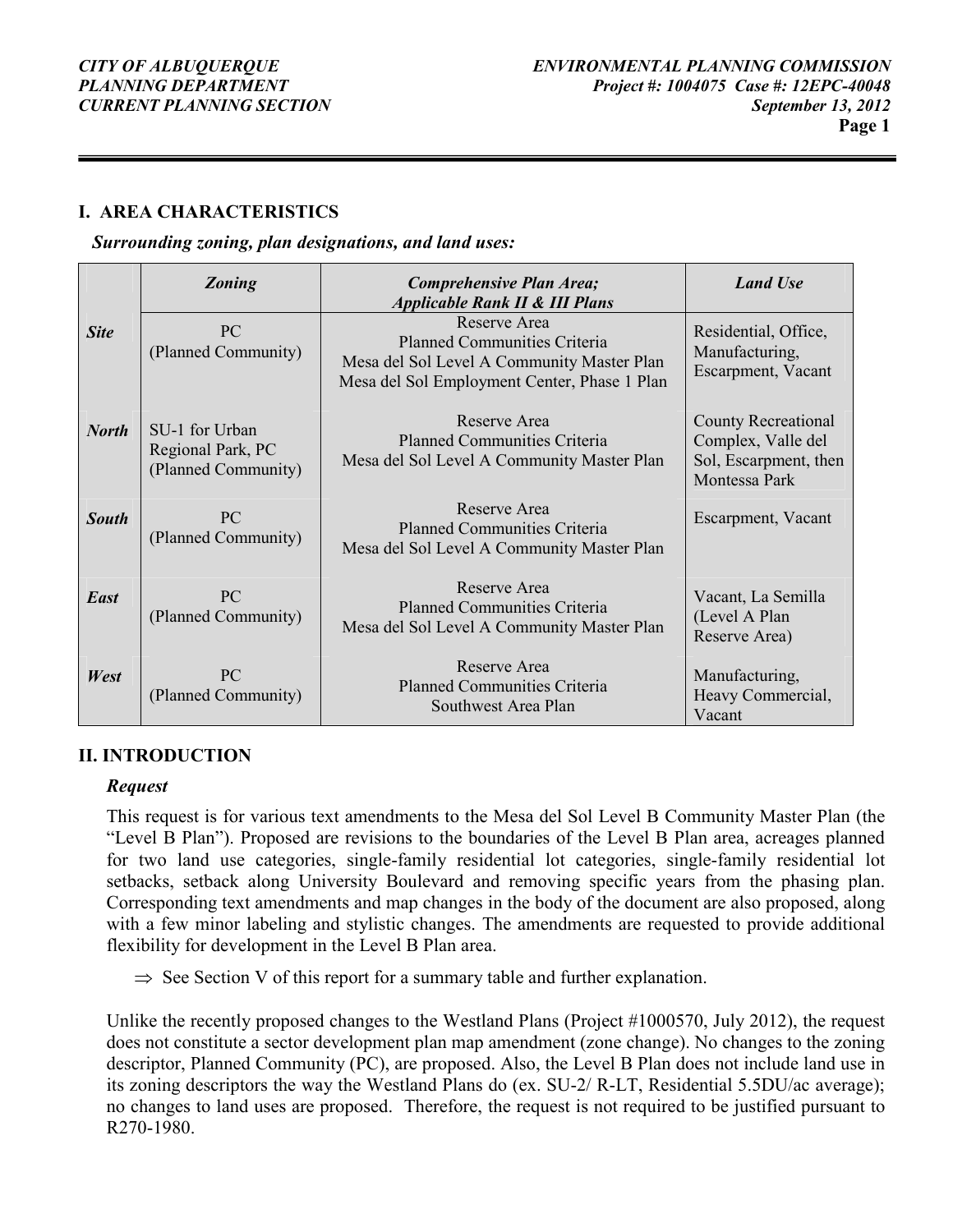#### **Context**

The Level B Plan area (the "subject site") encompasses approximately 3,100 acres, located generally south of the Tijeras Arroyo & Montessa Park; north of the Level A Plan Area & Isleta Pueblo; west of Broadway Blvd. & I-25; east of the Level A "La Semilla" Reserve Area.

The Level B Plan area is contained within the larger, approximately 13,000-acre area of the Mesa del Sol Level A Community Master Plan (the "Level A Plan"). The Level A Plan area extends roughly from the south side of Montessa Park and north side of the Bernalillo County Recreational Complex, to Isleta Pueblo's northern boundary. The western boarder is the same as in the Level B Plan. The eastern border is the eastern side of the La Semilla Reserve area, approximately 2,700 acres leased to the Department of Energy to serve as a buffer between Mesa del Sol and Kirtland Air Force Base (KAFB).

The subject site is mostly vacant. However, portions of it are gradually developing with a mixture of office, manufacturing and residential uses, mostly near the middle of the Level B Plan area and along the University Blvd. extension.

#### Environmental Planning Commission (EPC) Role

The EPC is the final approval body for this request, unless the EPC decision is appealed. The Level B Plan establishes an approval process in Chapter 7 (p. 104-106) in which the EPC is the final approval body for the Level B Plan itself. Because a boundary change greater than 10 acres in size is included, this request is required to go to the EPC (see p. 104, 7.1.c).

This request is quasi-judicial. Though most proposed changes are non-substantive (ex. labeling, category allocations), two changes to mandatory setback requirements are proposed, thus making this a quasi-judicial matter.

#### III. HISTORY

The 1992 pre-annexation agreement, entered into by the State Land Office (SLO), University of New Mexico (UNM) and the City of Albuquerque, stipulates that City regulations and procedures will apply to development of Mesa del Sol. The Comprehensive Plan designates Mesa del Sol as a Reserve area.

#### Annexation & Interim Master Plan

Mesa del Sol was annexed in January 1993 (AX-92-1). The City Council established SU-2 for PC (Planned Community) zoning (Enactment 5-1993, AX-92-1/Z-92-26). The Council also adopted the "Mesa del Sol Master Plan" (1983) as an interim Sector Development Plan to serve in the meantime until adoption of a Level A Master Plan. In 1996 and 1997, City Council approved an amendment to the interim Master Plan to accommodate a regional recreational facility (Enactment 8-1997).

#### Level A Community Master Plan- the "Level A Plan"

The EPC recommended approval of a Level A Master Plan to City Council (SPR-97-5) in 1999, but the Council did not adopt it then. The EPC heard the Level A Community Master Plan (the "Level A Plan") in August, October and November 2005 (Project #1004260, 05EPC-00987). In January 2006, the Council adopted the Level A Community Master Plan which superseded the interim Mesa del Sol Master Plan (Enactment R-2006-005).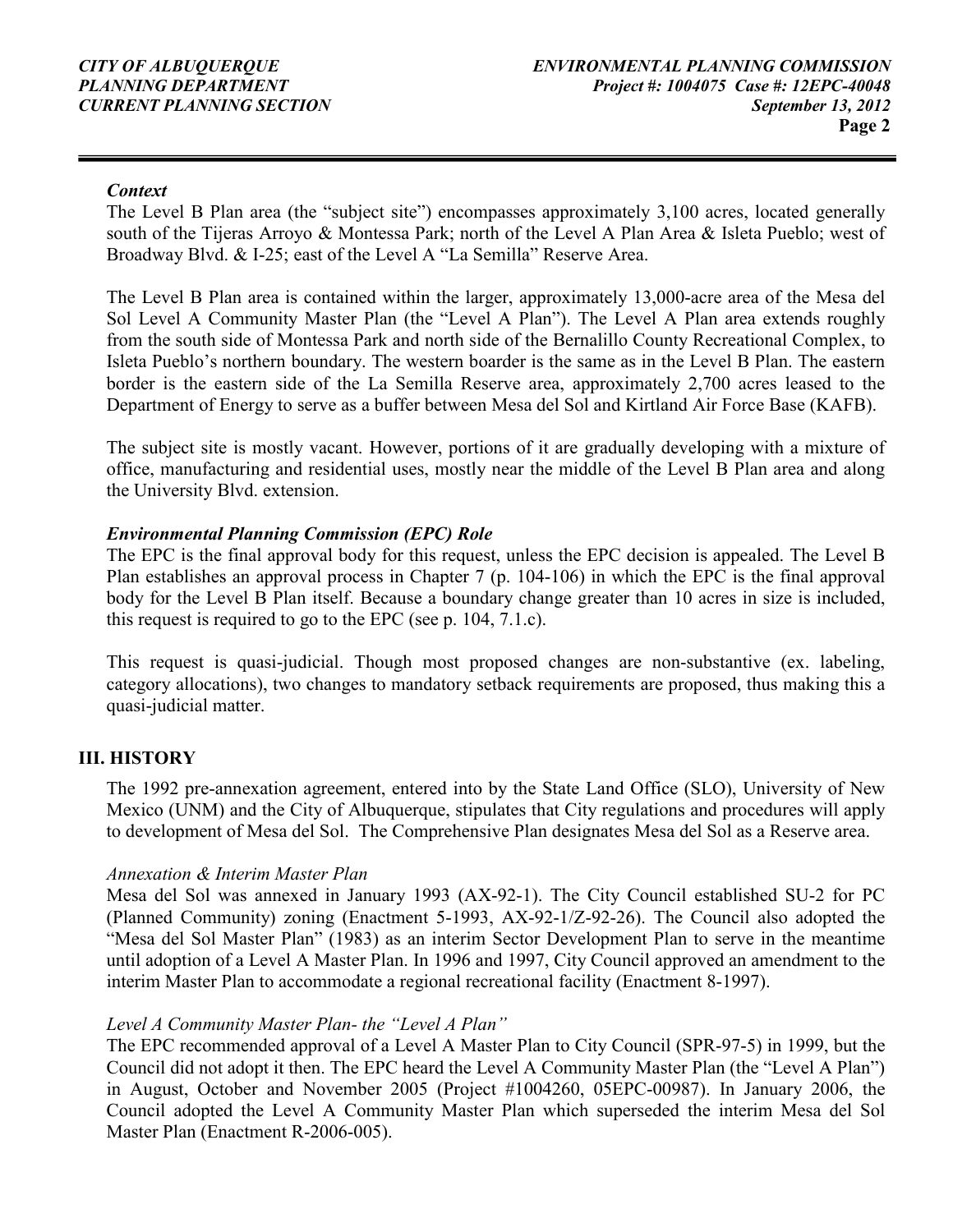The common theme throughout the Level A Plan is New Urbanism; community building, mixed-use centers and multi-modal transportation are emphasized. Job creation and sustainability are key concepts in Mesa del Sol development, which will include residential villages, community centers and employment centers. Each neighborhood will have an identifiable center and edge, yet still be connected to other land uses. Larger activity centers will be more urban in character. The Level A Plan includes the Level A Technical Appendices, which address water supply, stormwater management, street design, intersection design, parking and transportation.

#### Level A Development Agreement-2006

When City Council approved the Level A Plan, it also approved the Level A Development Agreement between the City of Albuquerque and the applicant (F/S R-05-4). The Level A Development Agreement outlines cost-sharing strategies to ensure that Mesa del Sol will not be a net expense to local government, as required by the Planned Communities Criteria (PCC). The Development Agreement also outlines entitlements, including land use districts, which mirror City Zoning categories. The Level A Plan could not be finalized until the Level A Development Agreement was finalized and fully executed.

#### Mesa del Sol Level B Community Master Plan- the "Level B Plan"

The approximately 3,100 acre Mesa del Sol Level B Community Master Plan (the "Level B Plan") encompasses land approximately near: the intersection of Broadway Blvd. and Interstate 25 (I-25), between Broadway Blvd. and I-25, to the south and east of the regional park/amphitheater, east of the buffer with Kirtland Air Force Base (KAFB), and a few miles north of the southern boundary with Isleta Pueblo (see attachment). This irregular shape has been informally referred to as the "pterodactyl" due to its resemblance to the prehistoric creature.

The Level B Plan area includes land that Forest City Covington (FCC) holds in fee, a 40-acre secure employment area near KAFB, the southwestern portion of the Employment Center, the Urban Center, the Community Center, Mesa del Sol Boulevard, the Central Park, Village Center 1, some residential areas, some land on the Escarpment, and a strip of commercial land near I-25. Not included are the rest of the Employment Center, three other planned Village Centers and lands held by UNM for future campuses. Like the Level A Plan, the Level B Plan has Technical Appendices. The Level B Technical Appendices, which are more specific than the Level A technical appendices, contain signage standards, a landscaping palette, a transportation update, modeling results, street naming, street sections, a stormwater/drainage plan and a utilities plan.

#### Level B Development Agreements-2006

The three development agreements associated with the Level B Plan address infrastructure and services in greater detail than the Level A Development Agreement. One Level B Development Agreement is with the City of Albuquerque and another is with the Albuquerque/Bernalillo County Water Utility Authority (WUA). The former identifies public incentives, including provisions for affordable housing and open space, and the latter specifies water supply for Mesa del Sol. There is also a Master Development Agreement for the TIDDs (tax increment development districts).

Like the Level A Plan, the Level B Plan could not be finalized until applicable Level B Development Agreements were finalized and fully executed. The Level B Plan (Project #1004075/06EPC-01444) received final sign-off in February 2008. The Level B Plan was amended in September 2008 (Project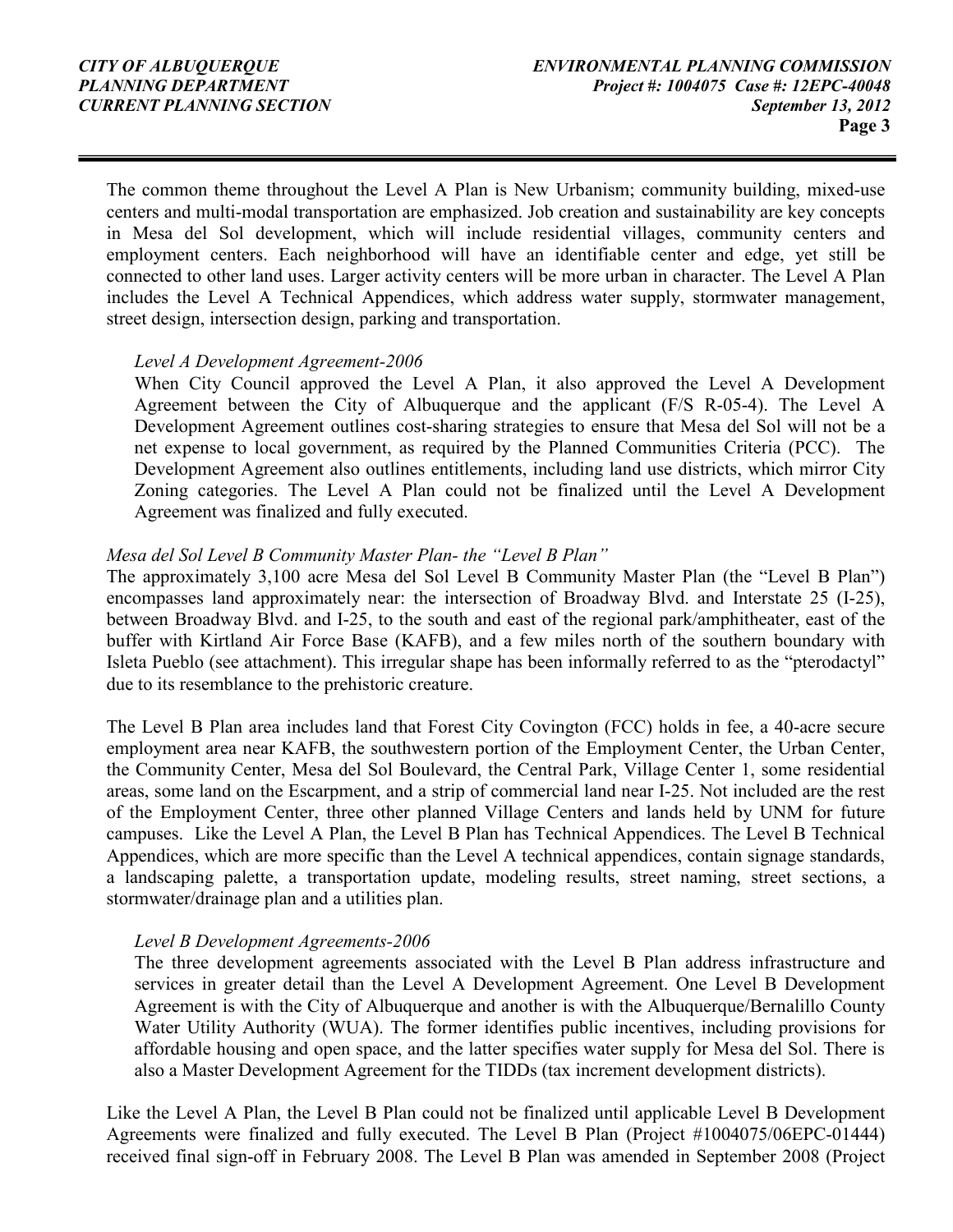#1004075/08EPC-40047) to include a master plan for wireless telecommunication facilities (WTFs, commonly called "cell sites"), which the Plan had not previously addressed.

#### **Other Cases**

In May 2005, the EPC heard a two-part request for a zone map amendment and a site development plan for subdivision (IP Master Plan) for the approximately 210 acre Phase I of the Employment Center (approximately 410 acres total). The EPC approved the Master Development Plan- Mesa del Sol Employment Center, Phase 1 (Project #1004097/05EPC-00576 & 00579) and recommended approval of the zone map amendment for the 410 acres to City Council. In September 2005, Council approved the zone map amendment (O-05-142). These requests preceded the Level A Plan in order to "jump start" the employment area of Mesa del Sol.

In May 2006, the EPC heard two Mesa del Sol cases. The EPC recommended approval to Council of a zone map amendment from SU-2 for Planned Communities (PC) to Planned Communities (PC) (Project #1004620/06EPC-00465), which Council adopted in October 2006 (Enactment O-2006-038).

The EPC approved the following site development plans for building permit for Mesa del Sol: the first building, located in the Employment Center, in November 2005 (Project #1004097); a movie studio (Project #104818/06EPC-00466), located in the Community Center, in May 2006 (Project #1004818); two buildings in the Employment Center (Buildings 2 and 3) in June 2006 (Project #1004872/06EPC-00621); two buildings in the Community Center in June 2006 (Project #1004873/06EPC-00622); an elevated water reservoir in March 2007 (Project #100555/07EPC-0110); a fire station in June 2007 (Project #1005542/07EPC-00570).

After the Level B Plan was finalized, subsequent site development plans for building permit and site development plans for subdivision became officially known as "Level C Plans". Level C Plans are reviewed by the Development Review Board (DRB) or the Planning Director (staff) with advice of the City Engineer (see p. 106).

#### IV. ALBUQUERQUE COMPREHENSIVE ZONING CODE

#### Definitions (§14-16-1-5)

Lot Area: The area of a lot exclusive of easements for a private way or thoroughfare.

Setback: The shortest distance between a structure and a lot line or future street line.

#### Zoning

In 1993, City Council established zoning as SU-2 for Planned Community (PC) for the entire approximately 13,000 acres of Mesa del Sol. The PC zone (Zoning Code §14-16-2-29) allows a variety of uses controlled by plans on sites suitable for planned communities in the Reserve and Rural areas. The Zoning Code refers specifically to the Planned Communities Criteria (PCC) for review and approval procedures.

In 2006, the EPC recommended approval to the City Council of a zone map amendment from "SU-2 for Planned Communities (PC)" to "Planned Communities (PC)" (Project #1004620/06EPC-00465), for the entire Mesa del Sol area (Project #1004620, Enactment O-2006-038). The Council adopted the zone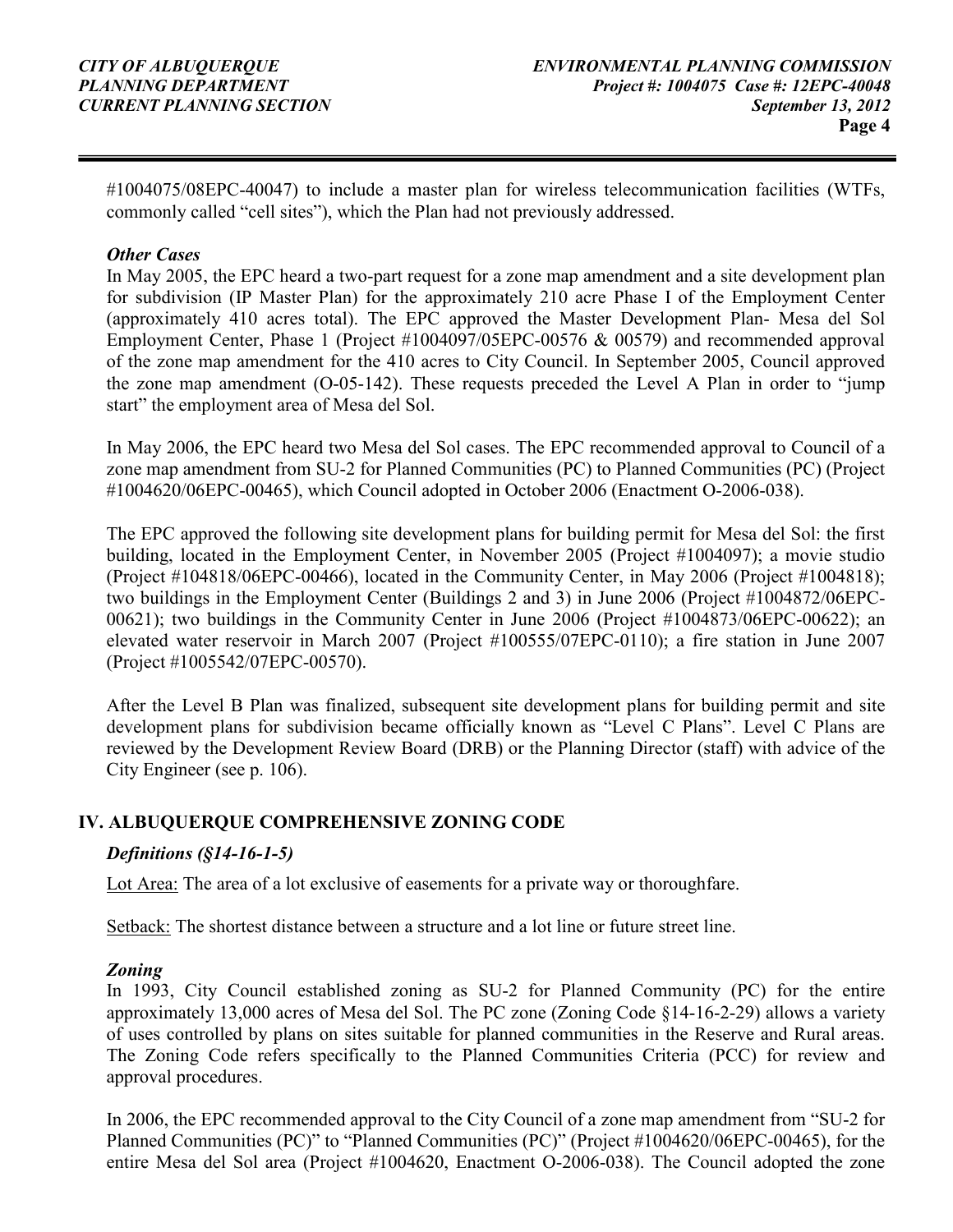map amendment in October 2006 (Enactment O-2006-038). All of Mesa del Sol, the Level A and Level B Plan areas, is zoned PC.

#### V. PROPOSED TEXT AMENDMENTS- SCOPE & ANALYSIS

A) Summary. The request proposes the following changes to the Level B Plan:

|                                 | <b>Type of Change</b>                                                                                               | <b>Description</b>                                                                                                                       |  |  |
|---------------------------------|---------------------------------------------------------------------------------------------------------------------|------------------------------------------------------------------------------------------------------------------------------------------|--|--|
| $\mathbf{a}$                    | Plan Area (p.i)                                                                                                     | Existing: $3,082$ acres. Proposed: $3,151$ acres. $(+69$ acres)                                                                          |  |  |
| Acreage &                       | Employment Center<br>Land Use District (p.2)                                                                        | Existing: 533 acres. Proposed: 626 acres. (+93 acres)<br>Existing: 4,300,000 sf. Proposed: 5,050,350 sf. (+750,350 sf)                   |  |  |
|                                 | <b>Highway Commercial</b><br>Land Use District $(p.2)$                                                              | Existing: 435 acres. Proposed: 411 acres. (-24 acres)<br>Existing: 4,000,000 sf. Proposed: 3,775,000 sf. (-225,000 sf)                   |  |  |
| <b>Maps</b>                     | Corresponding Changes to Maps<br>(p.3, 15, 37, 41, 47, 48, 57, 59, 71,<br>72, 73, 7481, 85, 87, 91, 92, 95,<br>109) | Revise maps throughout the document to reflect proposed<br>acreage changes.                                                              |  |  |
|                                 | Employment Center<br>Land Use District (p.18)                                                                       | Max commercial sf: Existing: 4,300,000. Proposed: 5,050,350.<br>$(+750,350)$                                                             |  |  |
| Development<br><b>Standards</b> | Highway Commercial<br>Land Use District (p.18)                                                                      | Max development sf: Existing: 4,000,000. Proposed: 3,775,000.<br>$(-225,000)$                                                            |  |  |
|                                 | Residential Village (p.25)                                                                                          | 3. House or Townhouse: 2 covered spaces per unit. $[+ARC^{\dagger}$ can<br>make allowance for one covered space per unit. <sup>+</sup> ] |  |  |
| Design<br>Stands.               | Housing Design Standards-<br>Setbacks, (p.27)                                                                       | 3.i. Minimum 0 ft. <b>Hexception 10 ft. for single-family large lot</b> ).                                                               |  |  |
|                                 | Single-Family Large Lot (p.31)                                                                                      | Remove category: [Single-Family Large Lot $\geq 6,000$ sf] and<br>delete setbacks- front, side street, side and rear.                    |  |  |
| Dev.Standards<br>Table 2-1:Site | Single-Family Standard Lot<br>(p.31)                                                                                | Front setback: $15$ [+20+] feet max.                                                                                                     |  |  |
|                                 | Setback-University Blvd. (p.31)                                                                                     | 8. Front yard setback along University: $\frac{13^2}{110^2}$ min. <sup>2</sup>                                                           |  |  |
| Phasing                         | Overall Phasing Plan & Map<br>$(p. 40-42)$                                                                          | Remove dates associated with development phases.<br>Ex. 2006-2010 Phase I Development, and relabel text.                                 |  |  |
|                                 | Labeling Chapters                                                                                                   | Add [+Revised September 2012+]                                                                                                           |  |  |
| <b>Minor</b>                    | <b>Identifying Pages</b>                                                                                            | New Footer: [+Mesa del Sol Level B Plan: Revised September<br>$2012+$ ]                                                                  |  |  |

1 ARC stands for Architectural Review Committee, which is internal to Mesa del Sol. There is an ARC for the Employment Center and for the Residential Villages.

2 This was changed from 13' to 11' via a 2/1/2012 memo from the former Planning director.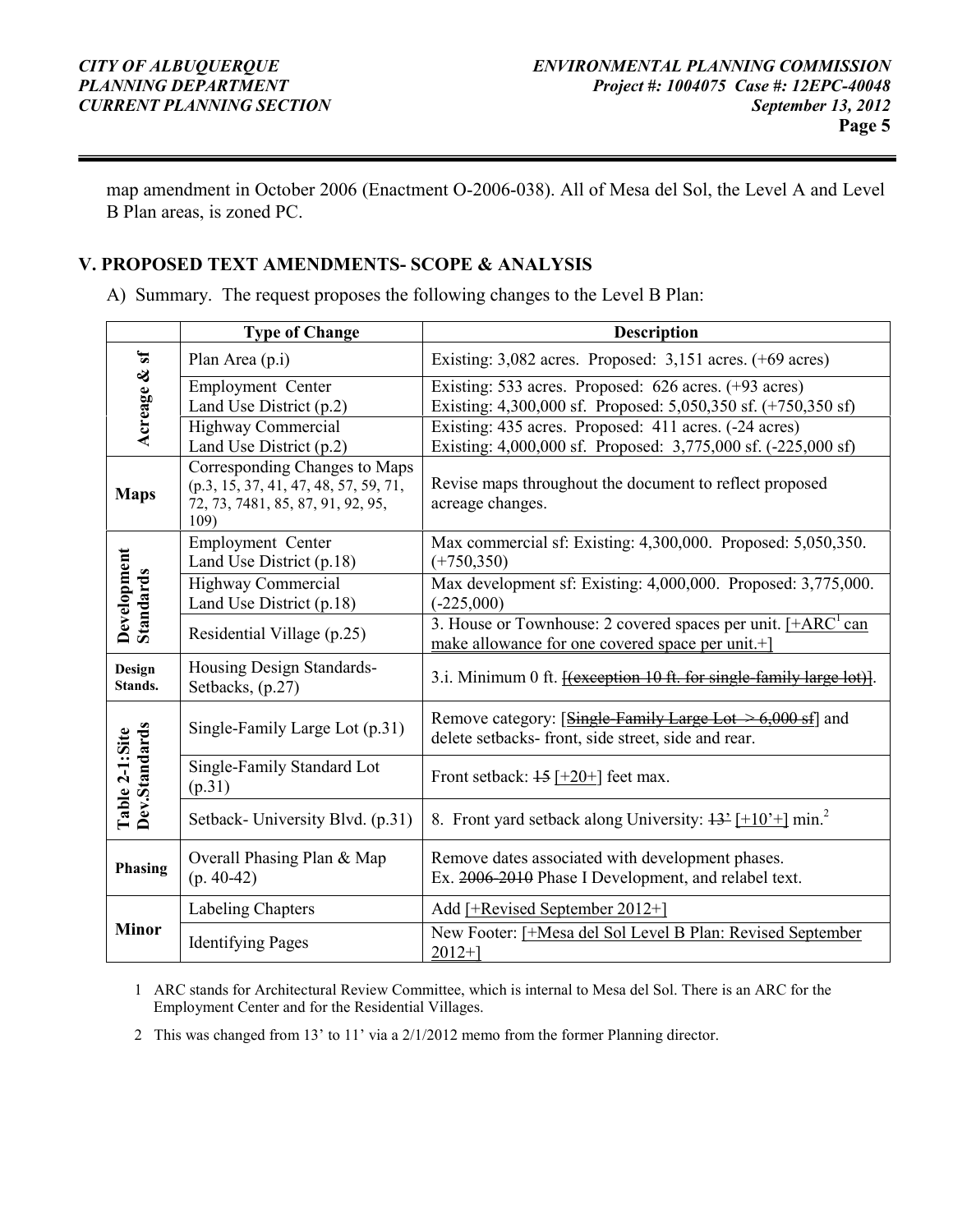#### B) Discussion

#### Acreage and Square Footage (sf)

The proposed acreage changes are found in Table 1-1 (p. 2). The Level B Plan area, 3,082 acres, would change with the proposed amendments. The new figure is 3,151 acres, for an increase of 69 acres to the Plan area.

An approx. 24 acre parcel in the far, SW corner of the Level B Plan area was sold to Isleta Pueblo. It is proposed to be removed from the Plan area and would reduce acreage in the Highway Commercial Land Use District from 435 acres to 411 acres (-24 acres). An approx. 93 acre parcel, the Schott Solar site, is proposed to be added to the Employment Center district. The Employment Center currently contains 533 acres. 626 acres would be the new total (+93 acres).

Another proposed change shown on Table 1-1 is to maximum commercial square footage. The Employment Center has 4,300,000 sf currently listed. The revised total would be 5,050,350 sf, for an increase of 750,350. For the Highway Commercial district, 4,000,000 sf are listed and 3,775,000 are proposed, for a reduction of 225,000 sf. The totals on Table 1-1 need to be updated.

Staff finds that the proposed acreage and square footage changes would not adversely affect the Level B Plan overall. The addition of 69 acres to the Plan area, an increase of approx. 2%, would not change the character or purpose envisioned for the Highway Commercial or Employment Center land use districts. The Level B Technical Appendices are part of the Level B Plan; they contain several maps of the Plan area that will need to be updated to incorporate the proposed boundary changes.

#### Single-Family Residential Lots

The request proposes to delete the lot type for "Single-Family Large Lot,  $> 6,000$  sf" and the associated setbacks (front, side street, side and rear) for this lot type. There would be one single-family lot type, "Single-Family Standard Lot", for all single-family lots regardless of size. The distinction between "greater than 6,000 sf" and "6,000 sf and less" would be removed, and the front setback for the Single-Family Standard Lot would become 20 feet (previously associated with the large lot category) instead of 15 feet.

Staff was concerned that eliminating a single-family lot type could result in limited, future development options and a less diverse housing stock, contrary to the vision of the Level B Plan "to accommodate a diverse range of residential types" (p. 24). However, consolidating the categories as proposed would not prohibit single-family lots larger than the standard 5,000 sf. Though unlikely that lots greater than 6,000 sf will be a mainstay of residential development in the Level B Plan area, it is important to not preclude the opportunity to respond to market conditions if a larger lot size is desired in the future.

#### Covered Spaces for Residential Units

A change is proposed to the Development Standards for the Residential Village (p. 25, Table 2-1 on p. 31). Houses or town houses are allowed 2 covered spaces per unit. This usually means a garage, but is not limited and could also be a carport.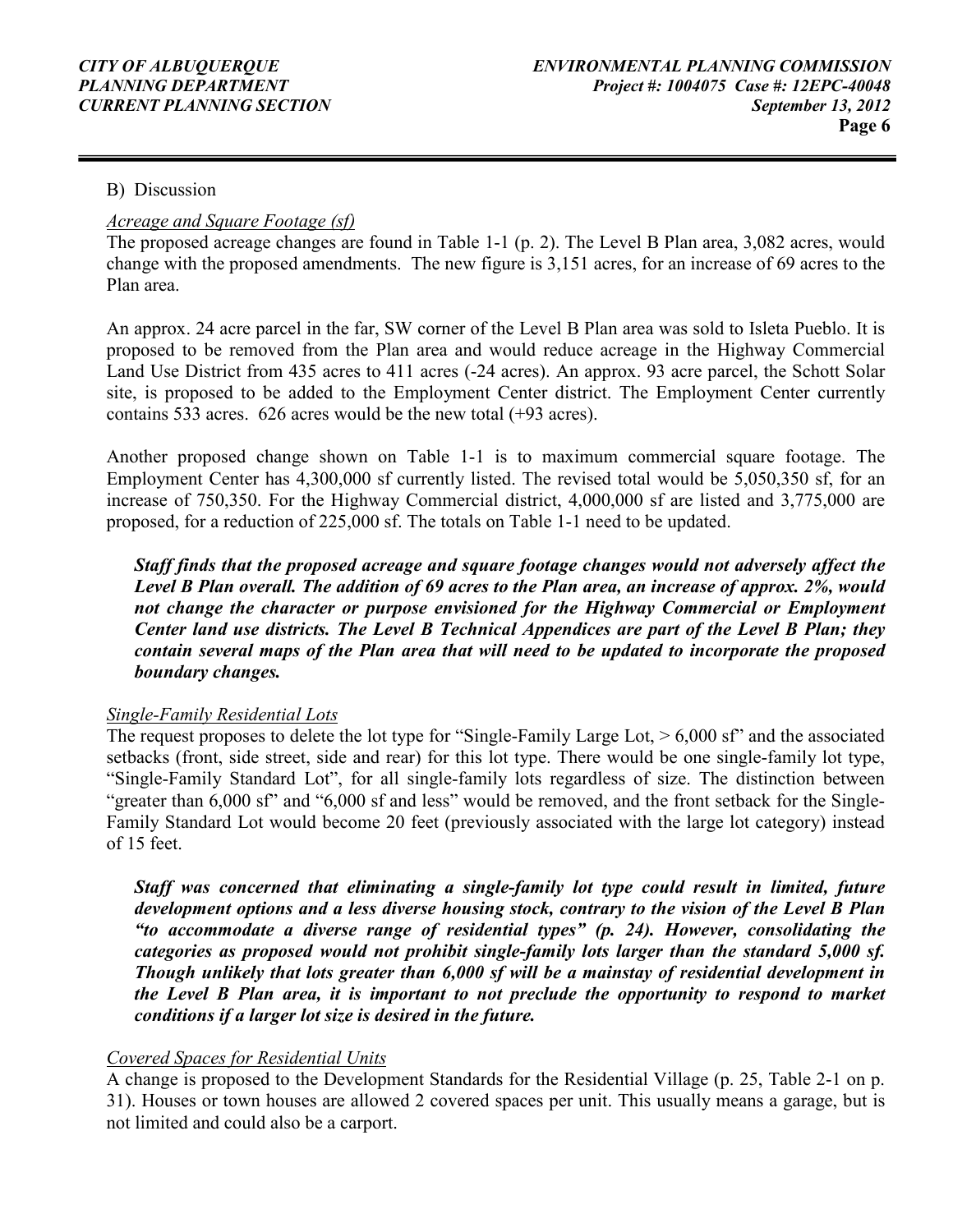The request would add a sentence stating that Mesa del Sol's internal Architectural Review Committee (ARC) "can make allowance for one covered space per unit".

All residential building types, except for "Multifamily/Townhouse-1 BDRM", are allowed 2 covered parking spaces (see Table 2-1, p. 31). Usually this refers to garages. The intent is to allow the residential ARC to allow residential designs that provide 1 covered space per unit instead of 2. However, the language as written is vague.

In Mesa del Sol, the two covered spaces would continue to be allowed unless amended out of Table 2-1, which is not proposed. To achieve the applicant's intent, Staff suggests clarifying the language by stating that the ARC can allow one covered space per unit as a minimum, but that two spaces would not be prohibited.

Staff points out that this amendment would result in 1 car garages, as found in most of the NE heights. Many of these smaller homes have carports added later. An unintended consequence could be a proliferation of carports, which were not envisioned in the Level B Plan housing typologies (p. 25-26).

#### University Boulevard Setback, Setback Clarification

Another change is proposed to Table 2-1 (p. 31). Note #8, regarding the front yard setback along University Blvd., would change from 13 feet minimum to 10 feet minimum. Note that a letter from the former Planning Director, dated February 2, 2012 had already lessened the minimum setback along University Blvd. to 11 feet (see attachment).

The reason for lessening the minimum setback along University Blvd. is to provide additional flexibility for development, though the setback was has already been lessened from 13 feet to 11 feet.

University Blvd. is the major thoroughfare through all of Mesa del Sol. The Plans envision major traffic, transit and pedestrian activity on and along University Blvd.; a minimal setback may contribute to unpleasant and/or unsafe conditions for pedestrians and transit users. However, since the setback is measured from the edge of the public right-of-way (ROW), the roadway sections in the Level B Technical appendix do not need to be updated.

Table 2-1: Site Development Standards (p. 31), is used as a "one-stop" view of requirements. Greater clarity regarding setbacks would make the table more useful for Staff and applicants. Staff suggests adding a note (or notes) to state from where setbacks are measured. The note could be referenced on column 3 Setbacks (feet). The setback along University Blvd. is measured from the edge of the right-of-way.

#### Phasing Changes

The proposed text amendments include a re-labeling of development phases as shown on the map "Overall Phasing Plan" (p. 41). The four Phases are associated with specific years: "2006-2010 Phase I", "2011-2015 Phase II", "2016-2020 Phase III" and "2021-2025 Phase IV". The proposed amendment would remove the years as specified.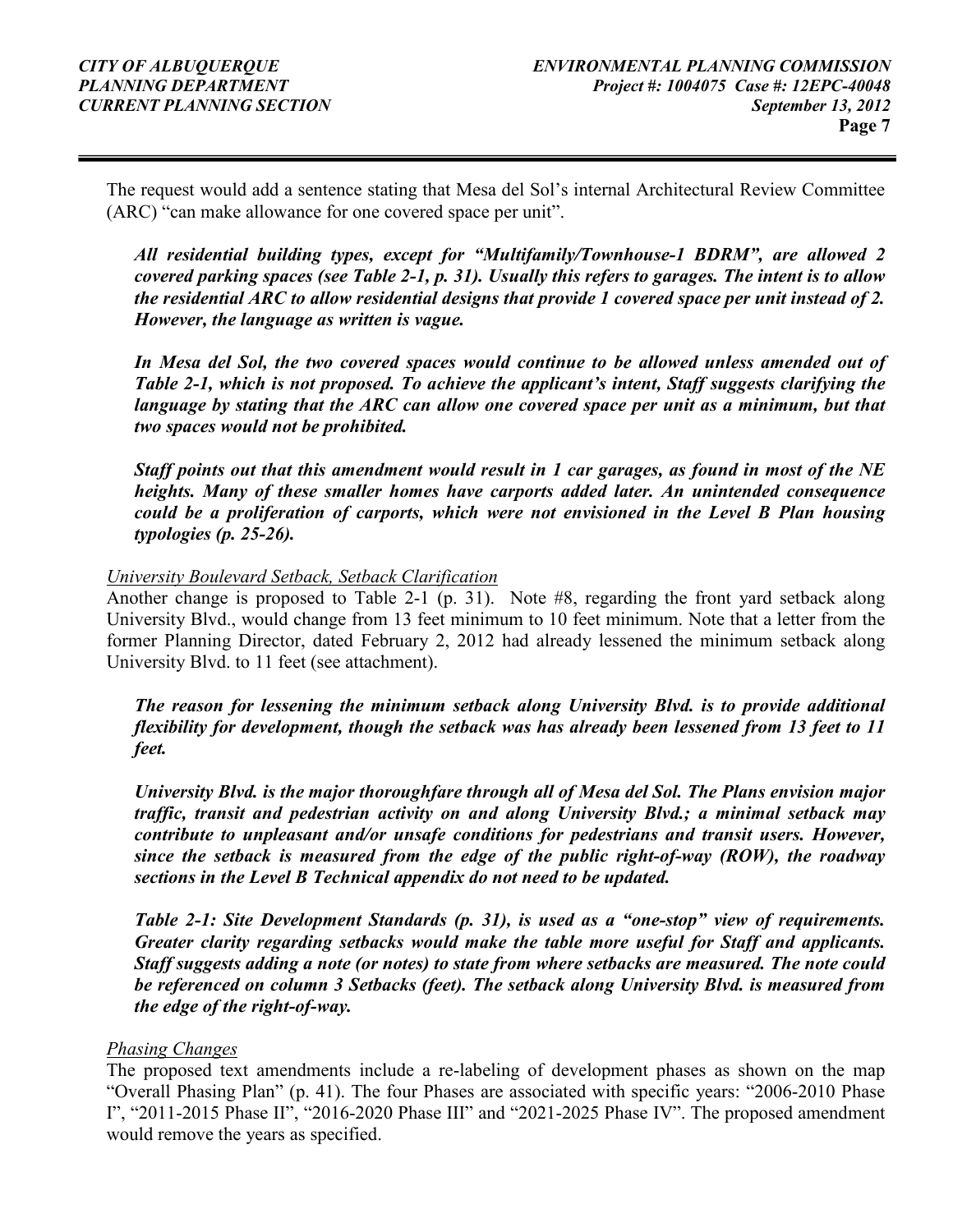The acreages associated with each Phase aren't proposed to change except for the boundary changes mentioned herein. It's difficult to tell which Phase is where because the map is not legible in black and white, though it should be for future printing.

#### Minor and/or Clean-Up

Staff suggests leaving the reference to "As approved by the DRB February 2008" (the original approval) and adding "Revised September 2012" (not August) in on the document cover and the chapter dividers. There may be additional, future revisions. Version 2 of the document incorporates this suggestion.

Staff recommends minor changes to improve clarity in the document. In addition, a revision note should be added to the Technical Appendices since several maps will need to be updated.

#### VI. ANALYSIS -APPLICABLE PLANS, POLICIES & ORDINANCES

Policy Citations are in Regular Text; Staff Analysis is in Bold Italics

#### A) Charter of the City of Albuquerque

The citizens of Albuquerque adopted the City Charter in 1971. Applicable articles include:

#### ARTICLE I. INCORPORATION AND POWERS

The municipal corporation now existing and known as the City of Albuquerque shall remain and continue to be a body corporate and may exercise all legislative powers and perform all functions not expressly denied by general law or charter. Unless otherwise provided in this Charter, the power of the city to legislate is permissive and not mandatory. If the city does not legislate, it may nevertheless act in the manner provided by law. The purpose of this Charter is to provide for maximum local self government. A liberal construction shall be given to the powers granted by this Charter.

#### Amendment of the Level B Community Master Plan is an exercise in local self-government and falls within the City's powers.

#### ARTICLE IX. [ENVIRONMENTAL PROTECTION]

The Council (City Commission) in the interest of the public in general shall protect and preserve environmental features such as water, air and other natural endowments, insure the proper use and development of land, and promote and maintain an aesthetic and humane urban environment. To effect these ends the Council shall take whatever action is necessary and shall enact ordinances and shall establish appropriate Commissions, Boards or Committees with jurisdiction, authority and staff sufficient to effectively administer city policy in this area.

The proposed text amendments to modify the Plan area's boundaries and clarify requirements pertaining to single-family residential uses would generally help to ensure the proper use and development of land in the Level B Plan area. The request is generally consistent with the City Charter.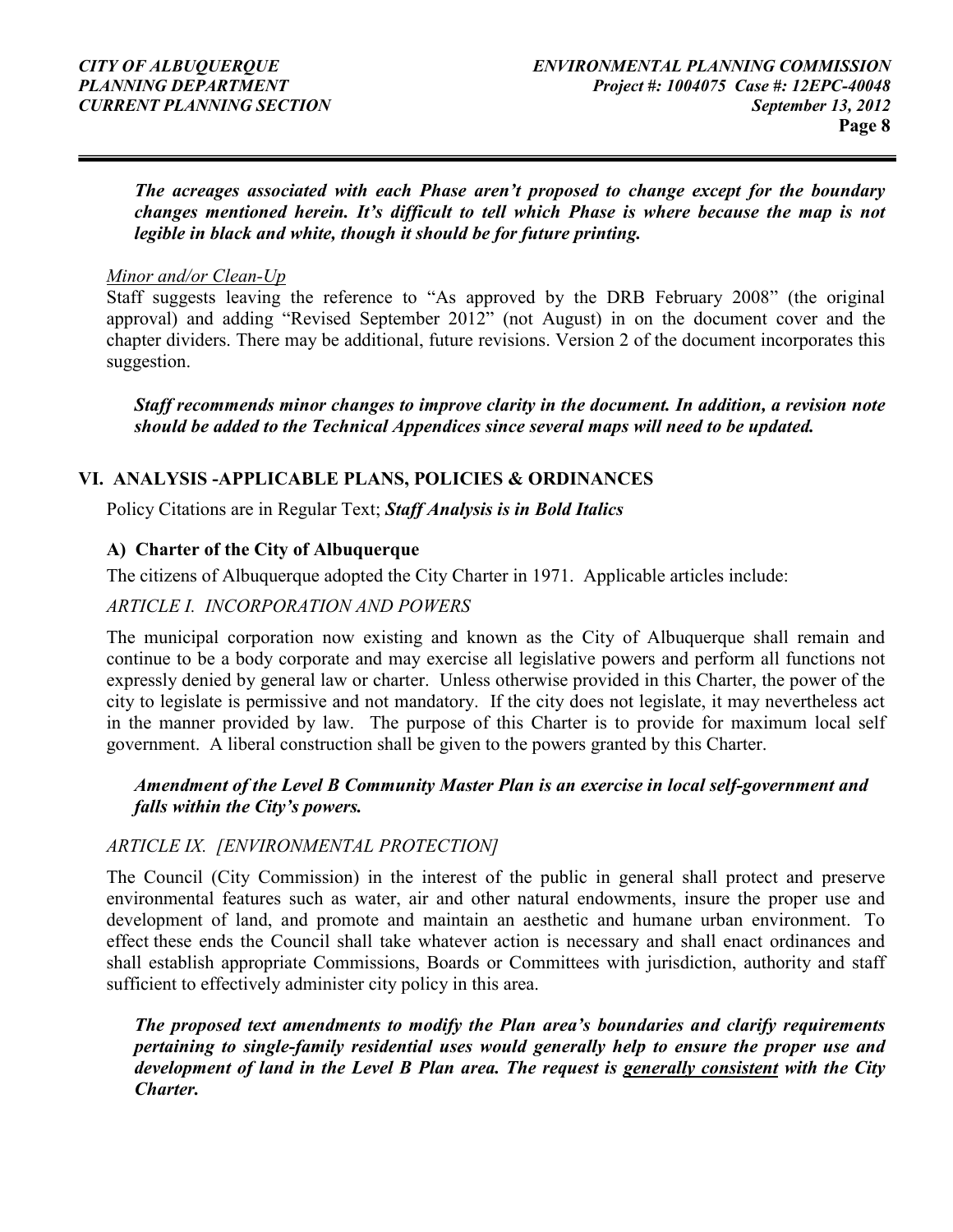#### B) Albuquerque/Bernalillo County Comprehensive Plan (Rank I)

The subject site is located in an area that the Albuquerque/Bernalillo County Comprehensive Plan has designated as a Reserve Area. The Reserve Area Goal is "to allow opportunity for future development of high quality, mixed-use, largely self sufficient planned communities, bounded by permanent openspace, in appropriate outlying areas, and to protect the non-urban development areas as Rural unless such planned communities are developed." Applicable policies include:

#### Land Use-

Reserve Area Goal: to allow opportunity for future development of high quality, mixed-use, largely self sufficient planned communities, bounded by permanent open-space, in appropriate outlying areas, and to protect the non-urban development areas as Rural unless such planned communities are developed.

Reserve Area Policy II.B.2.c: Development within Reserve Areas shall take place either in accordance with an approved planned community master plan (up to three dwelling units per acre), or in accordance with the standards applicable to Rural Areas.

The Level B Plan area is contained within the larger Level A Plan area; planned community master plans have been adopted for each. The proposed text amendments would modify acreages in two land use categories and revise a couple of regulations for single-family residential uses. The Reserve Area Goal is generally furthered because the proposed text amendments would help foster opportunities for future development and would not adversely affect the quality or mixeduse nature already established in the larger Plan area. Future development would take place in accordance with the approved Level B Plan; the request would not significantly affect the Plan's core concepts. The request furthers Policy II.B.2.c.

#### Environmental Protection & Heritage Conservation-

Community Identity & Urban Design Goal: to preserve and enhance the natural and built characteristics, social, cultural and historical features that identify Albuquerque and Bernalillo County sub-areas as distinct communities and collections of neighborhoods.

The Development Standards in the Level B Plan are the mechanism to implement Level B (and Level A) Plan concepts that make Mesa del Sol identifiable as a distinct community and collection of neighborhoods. The proposed text amendments would generally help enhance the built characteristics of neighborhoods in the Level B Plan. The Community Identity & Urban Design Goal is generally furthered.

#### Community Resource Management-

Housing Goal: to increase the supply of affordable housing; conserve and improve the quality of housing; ameliorate the problems of homelessness, overcrowding, and displacement of low income residents; and assure against discrimination in the provision of housing.

The proposed text amendment to remove the distinction between single-family lot types, larger and smaller than 6,000 sf, could help promote development of smaller single-family lots and thereby help increase the supply of affordable housing in a general sense. Smaller lots are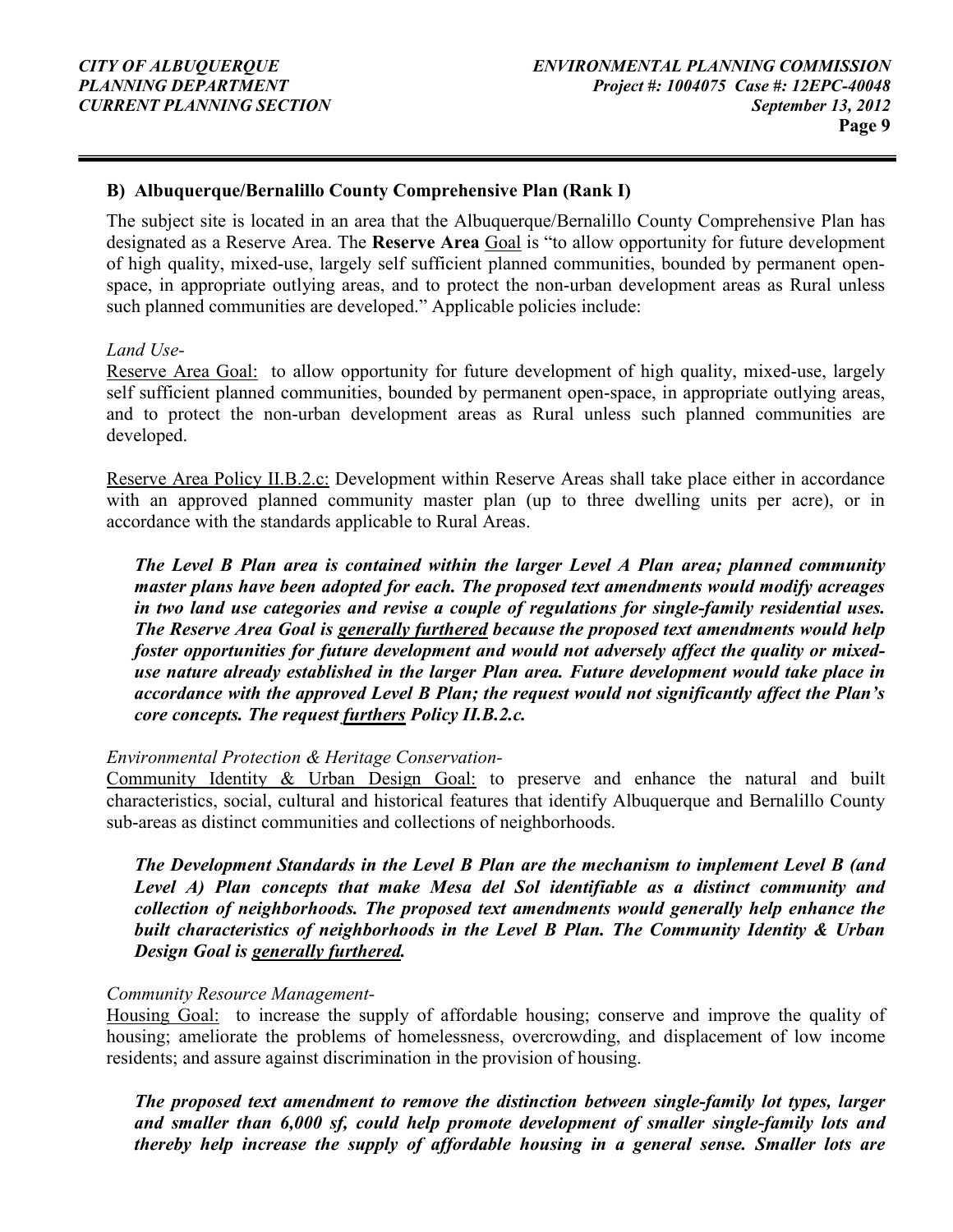usually more affordable, though affordability depends on several factors. Allowing internal approval of covered carports may result in deviations from the high-quality design types originally envisioned. The Housing Goal is partially furthered.

Economic Development Goal: to achieve steady and diversified economic development balanced with other important social, cultural, and environmental goals."

The proposed text amendments generally support the goal of achieving diversified and economic development in accordance with the social, cultural and environmental goals as elaborated in the Level B Plan. Therefore, the Goal is generally furthered.

#### C) Planned Communities Criteria: Policy Element (for Comprehensive Plan Reserve Areas)

The Planned Communities Criteria (PCC): Policy Element was adopted in 1990 (Enactment 151-1990) and revised in 1991. This document provides guidance for preparation of planned community (PC) master plans, and a framework for City and County review, applicable to the Rural Areas and Reserve Areas as designated by the Comprehensive Plan. Mesa del Sol is classified as a Reserve Area in the Comprehensive Plan. The areas listed in the PCC document include the West Mesa Reserve Area, the East Mountain Rural Area, and the Rio Puerco Valley.

The PCC criteria were created to act as a framework for large-scale developments and to take into account overarching issues such as housing, transit and financial analyses, rather than focus on planning at the individual project level (p.3). A key concept is that a planned community be of "no net expense" to the City, which is why Development Agreements (see History section) have been so important in the development of Mesa del Sol.

Due to the long-term nature of planned communities, criteria were developed to allow flexibility and development phasing within a three-tiered structure of Community Master Plan (Level A), Village and/or Community/Employment/Urban Center Plan (Level B), and Subdivision/Site Plan (Level C). The criteria address Land Use, Transportation, Environment & Open Space, Government & Public Services, and Development Agreement, for each tier. Of the PCC for a Level B Plan, one is relevant to the subject request, as follows (p. 38):

#### A. Land Use

1. Identification of land uses by parcel, acreage and type- including residential and retail/commercial and other non-residential space.

The proposed text amendments would result in relatively small acreage changes in the Employment Center and Highway Commercial land use categories. The parcels removed and added to the Plan boundaries would be identified by acreage and type. The request would not create inconsistencies with the PCC as addressed through the Level B Plan planning effort.

#### D) Mesa Del Sol Level A Community Master Plan 2006 (the "Level A Plan")

Adopted in January 2006, the Level A Plan covers approximately 13,000 acres and emphasizes community building, mixed-use centers and multi-modal transportation. New urbanism is a common theme; job creation and sustainability will play key roles in future development.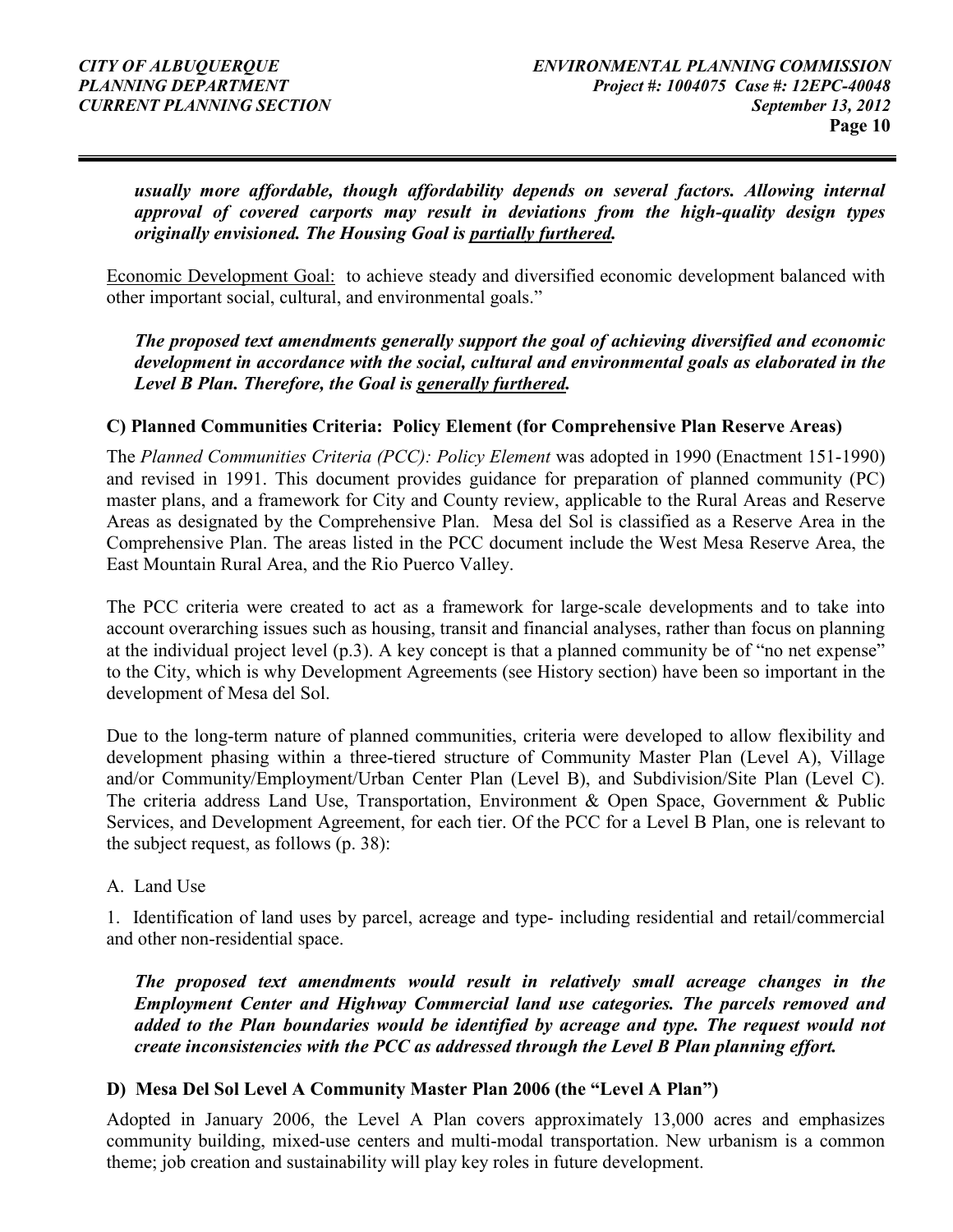Policy guidance for the Level A Plan comes from the Reserve Area Goal and Policies in the Comprehensive Plan and the Planned Communities Criteria (PCC). The Level A Plan is the highest ranked development plan for Mesa del Sol and, as such, guided the Level B Plan and current and future Level C Plans.

#### Level A Community Building Principles

The Level A Plan has five principles of community building: economic development, district and neighborhood structure, ecological sustainability and restoration, diversity and balance, and human scale. These principles support the overarching, community building goal reflected in the PCC to address interrelated issues of land use and infrastructure coordination, air quality and traffic, transitfriendliness, housing diversity and fiscal impacts (p. 8).

The proposed text amendments to the Level B Plan relate to the applicable, Level A community building principles as follows:

#### 1.2.1 Economic Development (p. 8)

"Economic development is the cornerstone of the strategic plan for Mesa del Sol. We see it as a process of creating and maintaining a viable economy for a well-balanced, sustainable community like Mesa del Sol. The creation of an economic base is required to create high-paying jobs for New Mexicans and grow existing businesses—a base that will sustain quality growth."

The request would generally further the economic development principle. The proposed boundary change is a response to economic conditions. Having additional acreage available in the Employment Center may help accommodate future economic development efforts.

#### 1.2.2 District and Neighborhood Structure (p. 10)

"Such a large scale [Mesa Del Sol at 13,000 acres] can defy comprehension unless carefully planned for with a logical and memorable structure of development, one that creates identifiable places well served by transportation within a larger framework of preserved open space. In keeping with this principle, Mesa Del Sol will be structured as a series of districts, villages and neighborhoods, each with an identifiable center and edge. Employment districts served by I-25 and the University Boulevard extension will accommodate a variety of types of employment along with supporting uses, and a hierarchy of mixed-use centers, on and below the mesa, will provide shopping civic uses, higherdensity forms of housing and public gathering spaces at highly accessible nodes in the transportation system."

The request would generally further the district and neighborhood structure principle. The proposed boundary changes to the Highway Commercial district and the Employment Center district, approx. 24 and 93 acres respectively, would not adversely affect the established hierarchy of districts. The larger framework would be maintained and the districts would still have an identifiable edge.

#### 1.2.4 Diversity and Balance (p. 11)

"Making places where it is pleasant, safe, and convenient to walk requires diversity and a balance of uses…a hierarchy of mixed-use centers will ensure diversity and balance of land uses. A mixed-use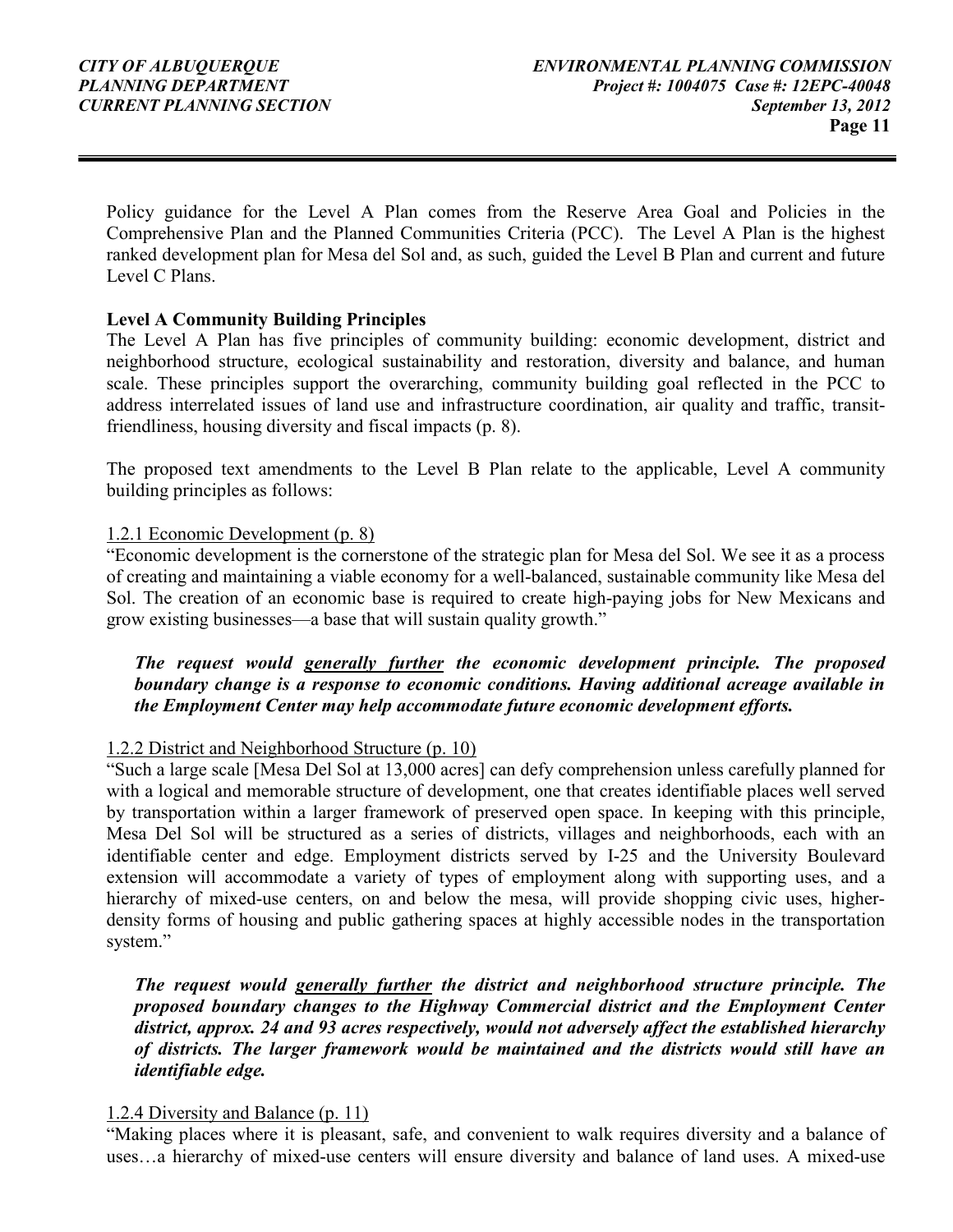Urban Center adjacent to the proposed Mesa Del Sol I-25 interchange will have the highest intensity of development, and a Community Center on the mesa top will form the linchpin between the Employment District, residential uses, and land to be retained by the University of New Mexico and reserved for future campus use… At the regional scale, Mesa del Sol includes a major Employment Center that will accommodate high-quality jobs, helping to improve the balance of jobs and housing…."

The request would partially further the diversity and balance principle. The setback reduction along University Blvd., the major thoroughfare in the Level B Plan area, may help promote higher-density development in a core area of the Plan- though higher-density development has already been planned for. Unpleasant and unsafe conditions for pedestrians and transit users could be an unintended result of the proposed setback reduction.

#### VII. COMMENTS

#### Concerns of Reviewing Agencies/Pre-Hearing Discussion

City Departments and other agencies reviewed this application from 7/30/2012 to 8/10/2012. Few comments were received. Zoning Staff and Long-Range planning Staff note that the original application did not include a strike-out version, so it was not possible to determine the difference between what exists currently and what is proposed. Since then, a version (v. 2) with only the changed pages, showing both the revisions and the existing text or map, has been provided.

Albuquerque Public Schools (APS) commented that the proposed text amendments would not adversely impact the APS district. The applicant attended the pre-hearing discussion meeting on August 15, 2012. Agency comments begin on p. 18.

#### Neighborhood Concerns

There are no affected neighborhood associations (NAs), Homeowners Associations (HOAs) or Coalitions, as stated by the Office of Neighborhood Coordination (ONC) (see attachment). A facilitated meeting was not recommended or held. There is no known neighborhood or other opposition as of this writing.

#### VIII. CONCLUSION

This request is for various text amendments to the Mesa del Sol Level B Community Master Plan (the "Level B Plan"): revisions to the Plan boundaries, acreages in two land use categories, single-family residential lot categories and setbacks, setback along University Boulevard and removing specific years from the phasing plan. Corresponding text amendments, map changes in the document and a few minor labeling and stylistic changes are also proposed.

The intent of the proposed text amendments is generally to provide additional flexibility for development in the Level B Plan area. The EPC is the final approval body for the request.

The Level B Plan area (the "subject site") encompasses approximately 3,100 acres contained within the larger Level A Plan area. The proposed boundary changes would make the area approximately 3,200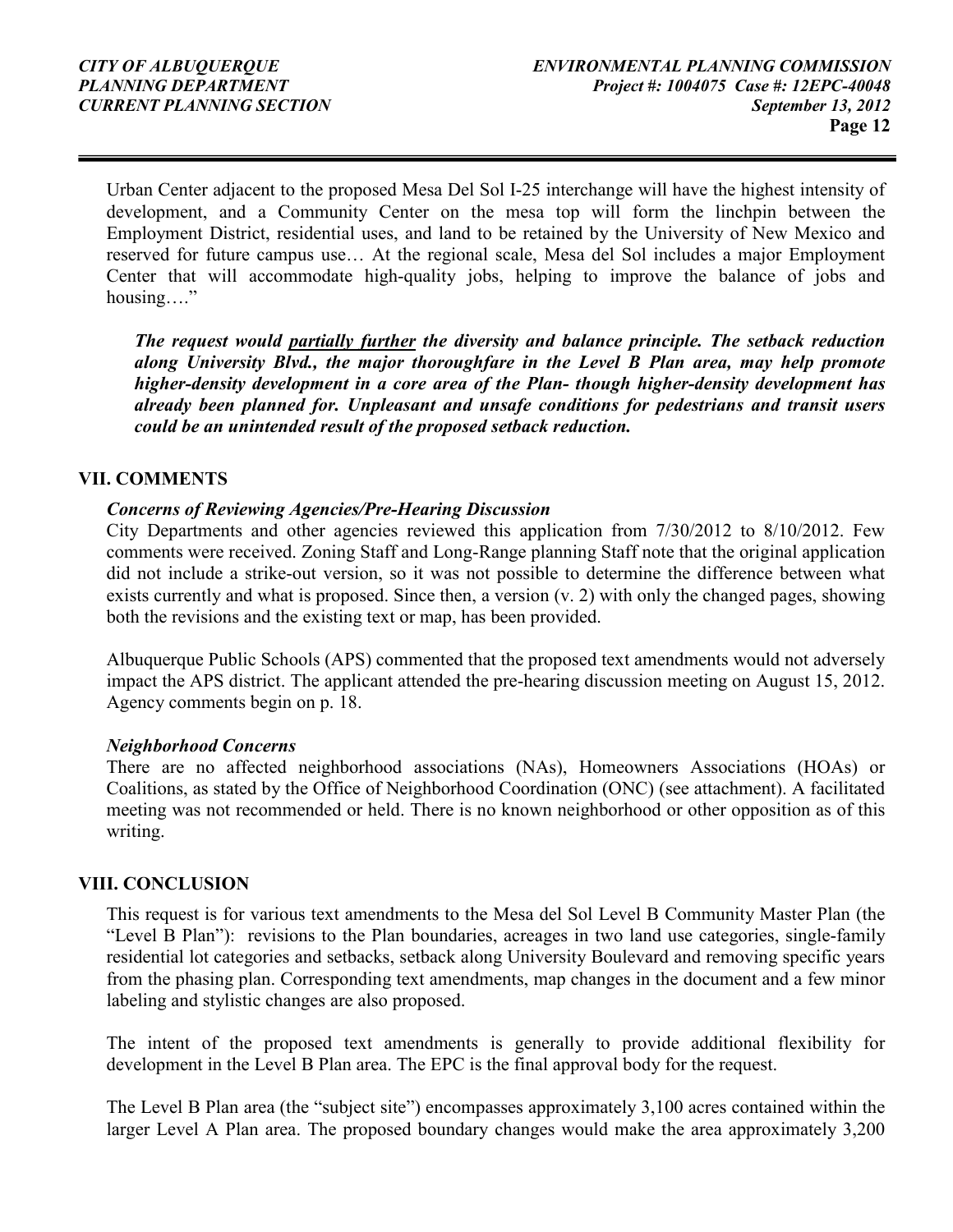acres. Mesa del Sol is a Reserve area designated by the Comprehensive Plan. The Level A Plan and the Planned Communities Criteria (PCC) also apply.

The request does not constitute a sector development plan map amendment (zone change) and is not required to be justified pursuant to R270-1980. No changes to the zoning descriptor, Planned Community (PC) or any land use entitlements are proposed.

No neighborhood organizations are affected. There is no known neighborhood or other opposition as of this writing. Staff recommends approval subject to minor conditions needed to improve clarity and internal consistency.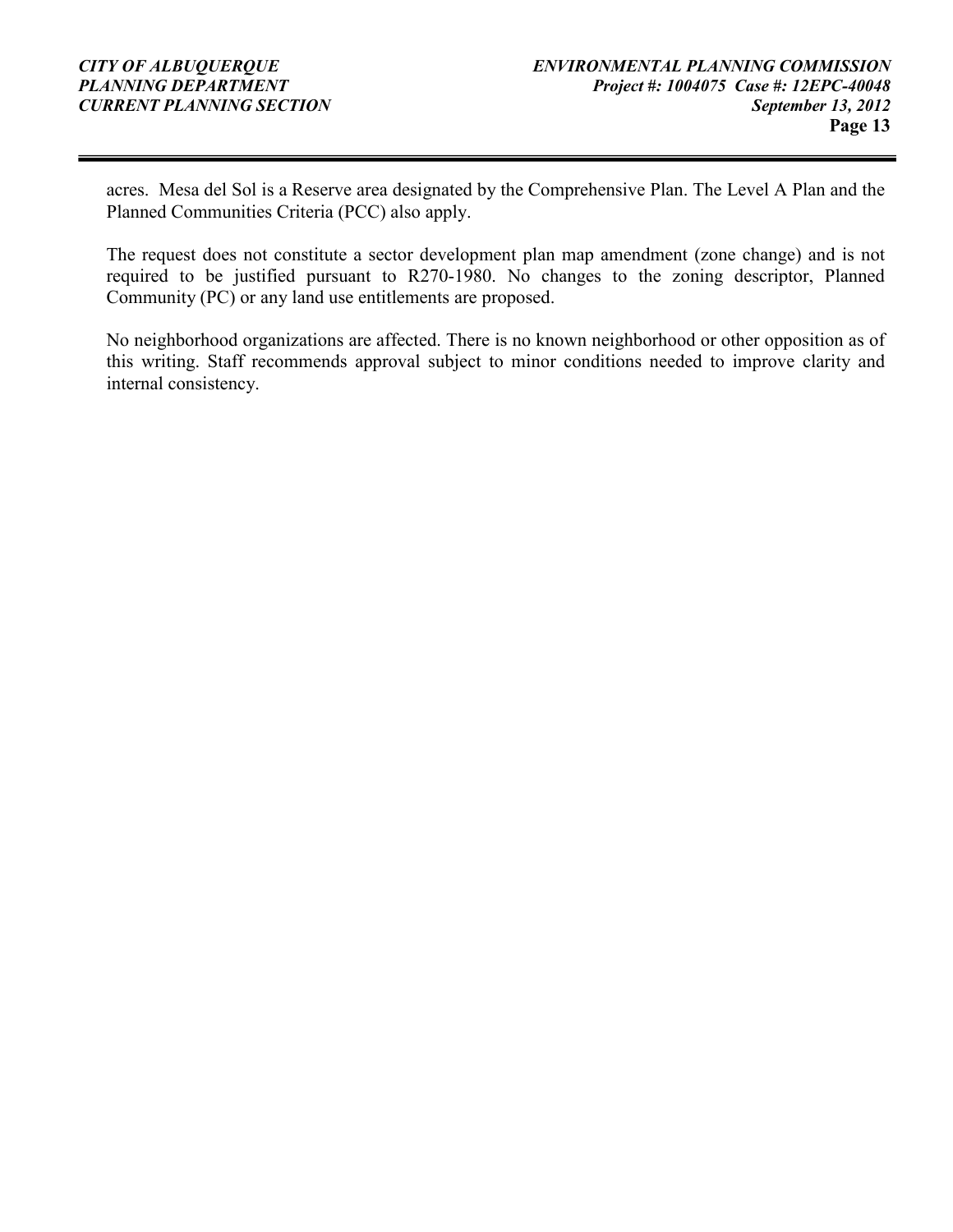#### FINDINGS -12EPC-40048, September 13, 2012-Text Amendments to the Mesa del Sol Level B Community Master Plan

- 1. This request is for text amendments to the Mesa del Sol Level B Community Master Plan (the "Level B Plan"). The Level B Plan area (the "subject site") encompasses approximately 3,100 acres, located generally south of the Tijeras Arroyo & Montessa Park; north of the Level A Plan Area & Isleta Pueblo; west of Broadway Blvd. & I-25; east of the Level A "La Semilla" Reserve Area.
- 2. The Level B Plan area is contained within the larger, approximately 13,000-acre area of the Mesa del Sol Level A Community Master Plan (the "Level A Plan"). All of Mesa del Sol, the Level A and Level B Plan areas, is zoned Planned Communities (PC) and is designated a Reserve area by the Comprehensive Plan.
- 3. The proposed text amendments consist of revisions to the boundaries of the Level B Plan area, acreages in two land use categories, single-family residential lot categories and setback, setback along University Blvd. and approval of covered parking spaces. Corresponding text and map revisions and a few minor labeling and stylistic changes are also proposed. The intent of the proposed text amendments is generally to provide additional flexibility for development in the Level B Plan area.
- 4. The request does not constitute a sector development plan map amendment (zone change). No change to the zoning descriptor, PC, is proposed. The Level B Plan does not attach land use stipulations to its zoning descriptor; no land use changes are proposed. Therefore, the request is not required to be justified pursuant to R270-1980.
- 5. The Environmental Planning Commission (EPC) is the final approval body for this request, unless the EPC decision is appealed. The Level B Plan designates the EPC as the final approval body for the Level B Plan itself, and also for boundary changes greater than 10 acres in size. The proposed boundary change is approximately +69 net acres.
- 6. The Albuquerque/Bernalillo County Comprehensive Plan, the Planned Communities Criteria (PCC): Policy Element, the Mesa del Sol Level A Community Master Plan (the "Level A Plan") and technical appendices, the Mesa del Sol Level B Community Master Plan (the "Level B Plan") and technical appendices, and the City of Albuquerque Zoning Code are incorporated herein by reference and made part of the record for all purposes.
- 7. The request is generally consistent with the City Charter. Amending the Level B Community Master Plan is an exercise in local self-government and falls within the City's powers (Article I). The proposed text amendments would generally help to ensure the proper use and development of land in the Level B Plan area (Article IX).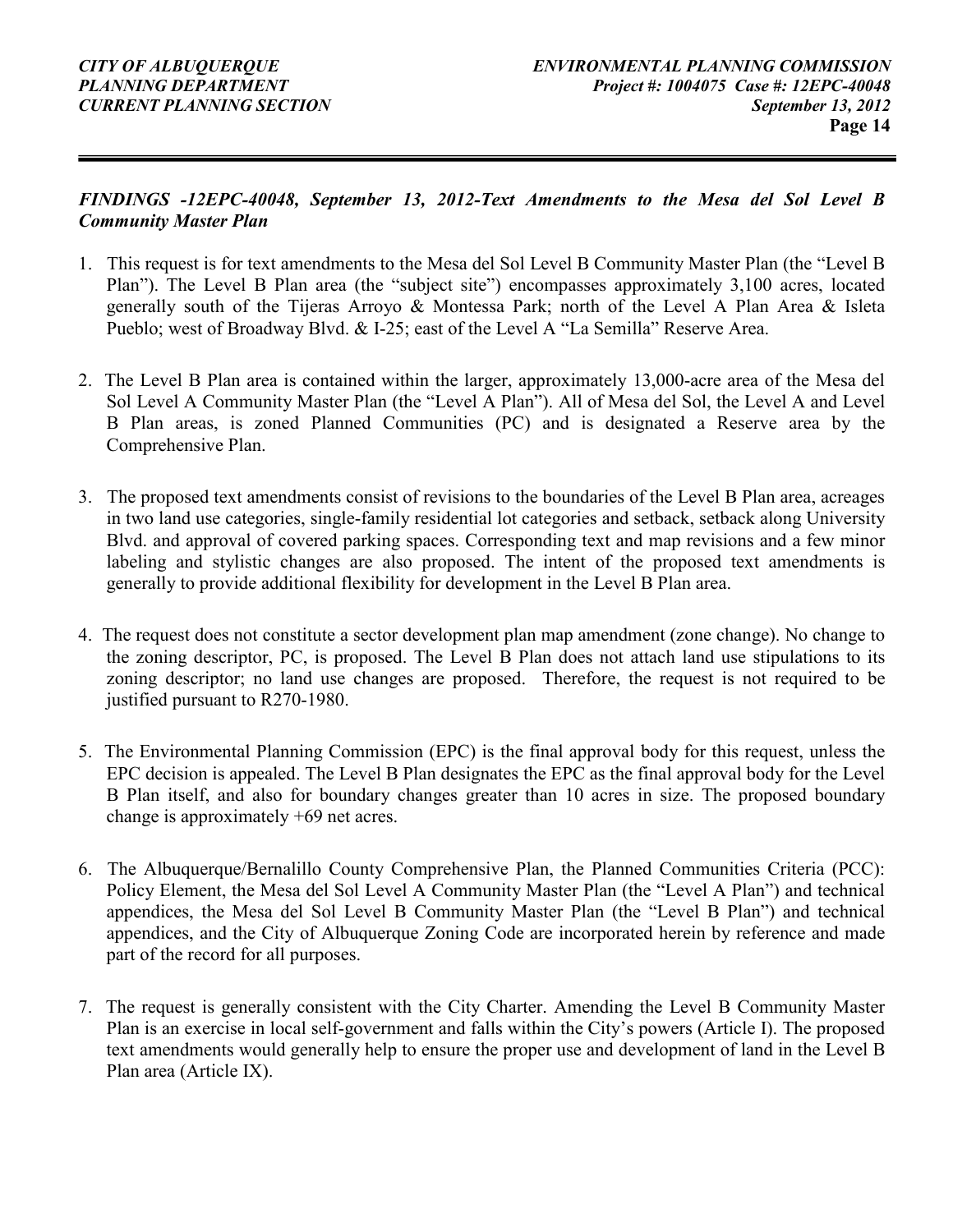- 8. The request furthers the following Comprehensive Plan Goal and policy for the Reserve area:
	- A. Reserve Area Goal (B-2). The proposed text amendments would help foster opportunities for future development and would not adversely affect the mixed-use nature established for the larger Plan area. Future development would occur in accordance with the approved Level B Plan and would not significantly affect the Plan's core concepts.
	- B. Reserve Area Policy II.B.2.c. The Level B Plan area is contained within the larger Level A Plan area; planned community master plans have been adopted for each. The proposed text amendments would modify acreages in two land use categories and revise a couple of regulations pertaining to single-family residential uses.
- 9. The request generally furthers the following, applicable Comprehensive Plan Goals:
	- A. Community Identity & Urban Design Goal (C-9). The Level B Development Standards are the mechanism to implement the concepts that make Mesa del Sol identifiable as a distinct community and collection of neighborhoods. The proposed text amendments would generally help enhance the built characteristics of neighborhoods in the Level B Plan.
	- B. Economic Development Goal (D-6). The proposed text amendments generally support the goal of achieving diversified and economic development in accordance with the social, cultural and environmental goals as elaborated in the Level B Plan.
- 10. The request partially furthers the Housing Goal (D-5). The request would create one category of single family lot types, which could help promote development of smaller lots that tend to be more affordable, though affordability depends on several factors. Allowing internal approval of covered carports may result in deviations from the high-quality, residential design types originally envisioned.
- 11. Conditions of approval are needed to improve clarity and ensure internal consistency.
- 12. There is no known neighborhood or other opposition as of this writing and Staff has not received any correspondence.

#### RECOMMENDATION - 12EPC-40048, September 13, 2012-Text Amendments to the Mesa del Sol Level B Community Master Plan

APPROVAL of 12EPC-40048, Text Amendments to the Mesa del Sol Level B Community Master Plan, for the Level B Plan area, approximately 3,100 acres, known as Bulk Land Plat of Mesa del Sol Tracts 1-15 Sections 13-15, 20-24, 26-29, 32-35 Township 9 North, Range 3 East, NMPM; Sections 2-6, Township 8 North, Range 3 East, NMPM; Albuquerque, Bernalillo County, New Mexico, and A certain tract of land within the South  $\frac{1}{2}$  of Section 15 and the NW  $\frac{1}{4}$  of the NE  $\frac{1}{4}$ of Section 22, Township 9 North, Range 3 East, NMPM, being and comprising a portion of Tract 12 and a westerly portion of Tract 1 of the Bulk Land Plat for Mesa del Sol Tracts 1 – 15, based on the preceding Findings and subject to the following Conditions of Approval.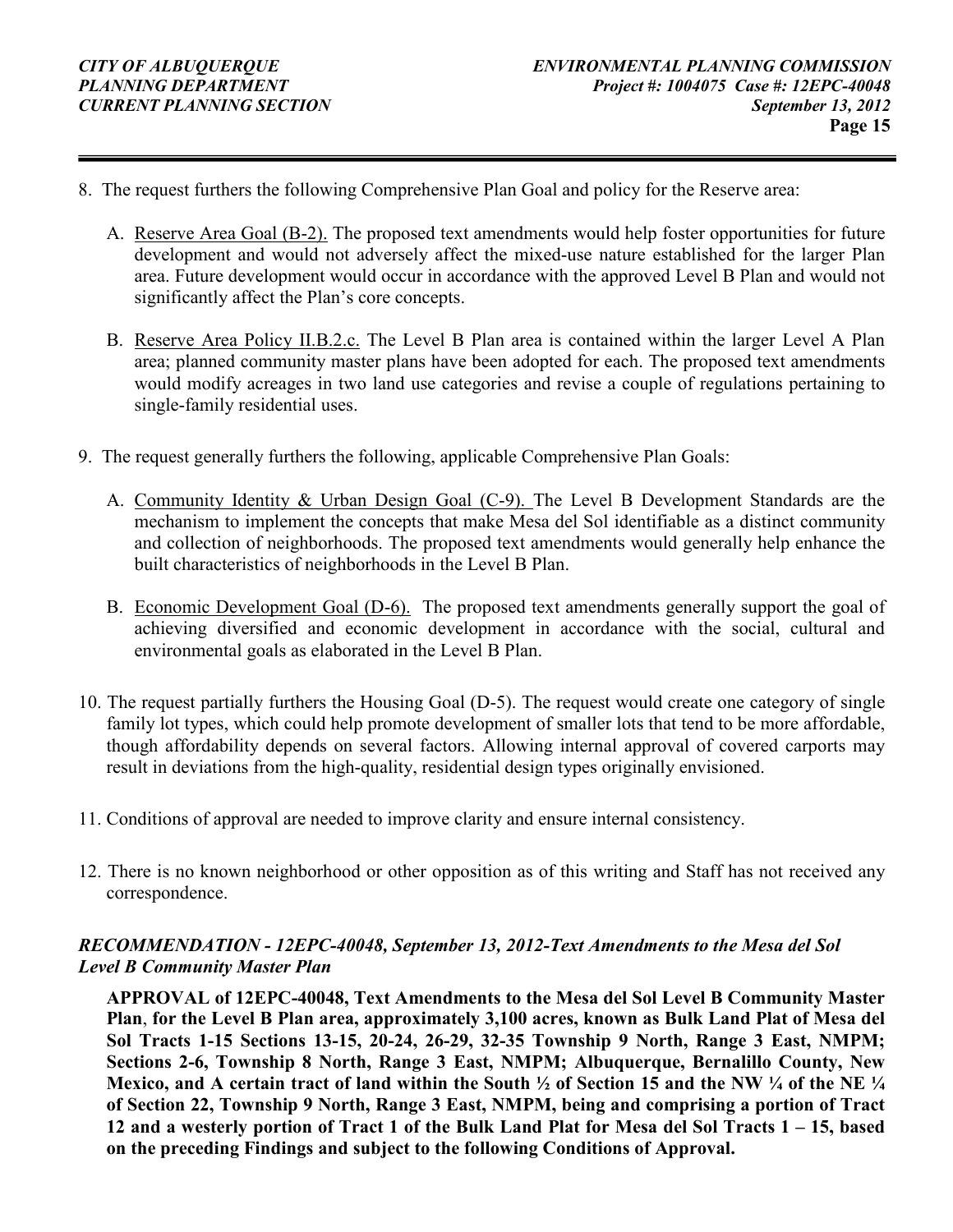#### CONDITIONS OF APPROVAL- 12EPC-40048, September 13, 2012, Text Amendments to the Mesa del Sol Level B Community Master Plan

- 1. The EPC delegates final sign-off authority of this site development plan to the Development Review Board (DRB). The DRB is responsible for ensuring that all EPC Conditions have been satisfied and that other applicable City requirements have been met. A letter shall accompany the submittal, specifying all modifications that have been made to the site plan since the EPC hearing, including how the site plan has been modified to meet each of the EPC conditions. Unauthorized changes to this site plan, including before or after DRB final sign-off, may result in forfeiture of approvals.
- 2. Prior to application submittal to the DRB, the applicant shall meet with the Staff planner to ensure that all conditions of approval are met.
- 3. Covered Parking Spaces- the language shall be revised as follows (p. 25, 31):

House or Townhouse: 2 covered spaces per unit. [ARC can make allowance for one covered space per unit.] [+The ARC can allow a minimum of one covered space per unit, though two covered spaces are not prohibited.+]

4. Technical Appendices- Maps:

The following maps in the Level B Technical Appendix shall be updated to incorporate the boundary changes and match the maps in the Level B Plan document:

- A. Land Use & Absorption, p. 39-41.
- B. M de S Land Usage, p. 96.
- C. Planning Zones, p. 106.
- D. Modified M de S Take Down Land Use Area, p. 127.
- 5. Setbacks:

A new note 13 shall be added to Table 2-1, as follows: [+Setbacks are measured from the edge of the street right-of-way.+]

- 6. Total Area & Phasing:
	- A. The figure for "Total Area" on Table 1-1 shall be changed to the new total (3,151).
	- B. The Phasing Plan Map (p. 41) shall be made legible in black-white copy and/or labeled.
- 7. Minor, Clean Up:
	- A. The revision note on the maps shall reference September 2012 (not August).
	- B. A revision note shall be added to the Technical Appendices since several maps will need updating.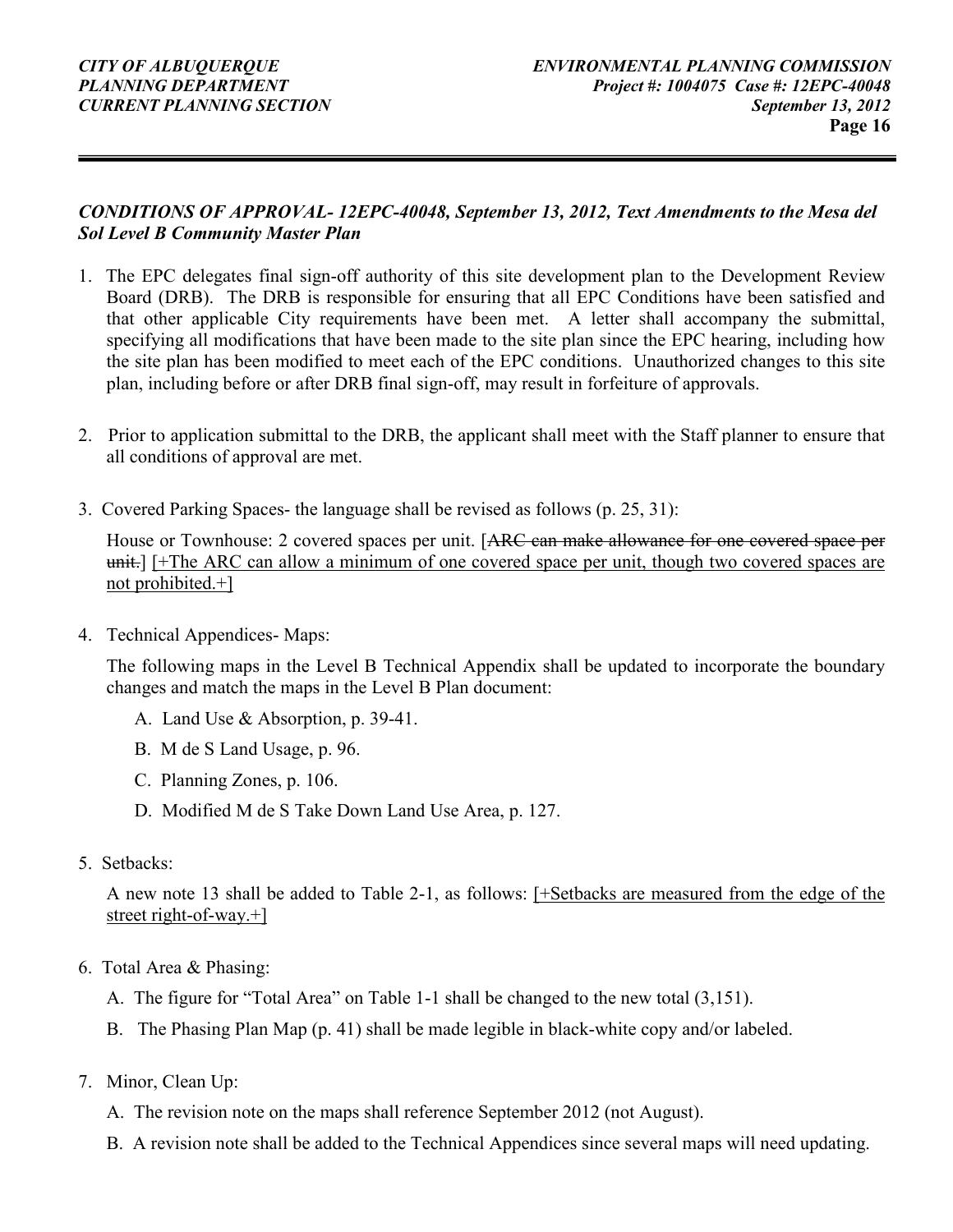C. The spacing issue (p. 33-42) shall be addressed so the text matches the adopted Plan.

#### 8. Condition from PNM:

As a condition of approval, it is understood by the applicant that when objects (for example, walls or fences) are allowed to be placed in utility easements and constructed on top of underground electric distribution facilities, both the object and the utility facility are put at risk if utility maintenance, repair or replacement must occur.

> Catalina Lehner, AICP Senior Planner

Notice of Decision cc list:

Dekker/Perich/Sabatini (DPS), Attn: Will Gleason, 7601 Jefferson NE, Suite 100, Albuquerque, NM 87109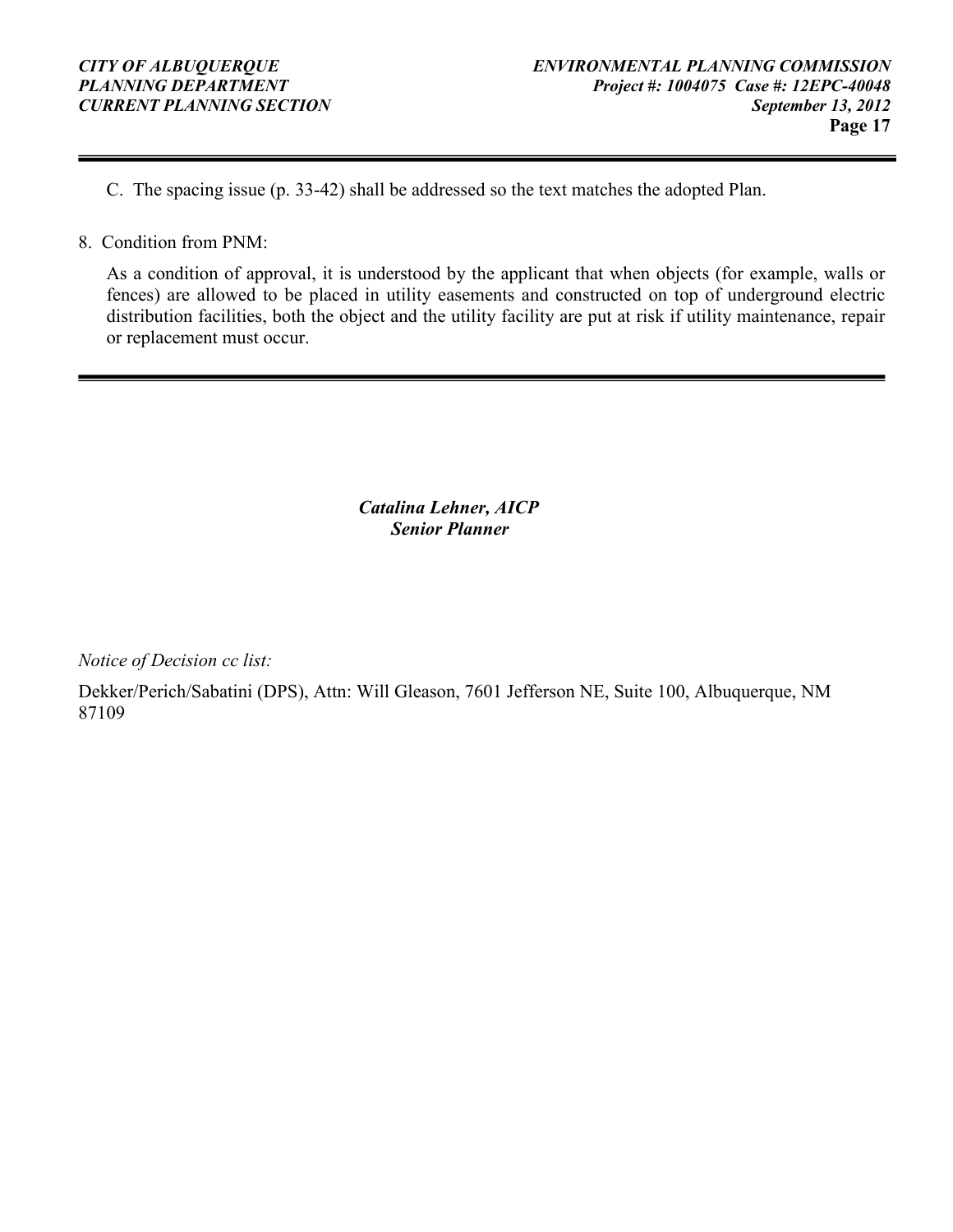# CITY OF ALBUQUERQUE AGENCY COMMENTS

#### PLANNING DEPARTMENT

#### Zoning Enforcement

A copy of the existing regulations and the proposed text amendment to the Mesa Del Sol Master Plan need to be included in order to review the amendment.

#### Office of Neighborhood Coordination (ONC)

No NAs, HOAs or Coalitions to notify.

#### Long Range Planning

Not all of the changes are red-lined, so it is difficult to tell what the original numbers or information were. The changes to the housing standards seem to be in line with the intent of the master plan and may facilitate a more traditional neighborhood development.

#### Metropolitan Redevelopment Agency

The subject development site is not within a Redevelopment Area, and therefore Metropolitan Redevelopment Section staff have no comments on this application.

#### CITY ENGINEER

#### Transportation Development (City Engineer/Planning Department):

• Reviewed, no comment.

#### Hydrology Development (City Engineer/Planning Department):

• Hydrology has no adverse comments.

#### Transportation Planning (Department of Municipal Development):

• No comments received.

#### Traffic Engineering Operations (Department of Municipal Development):

• No comments received.

#### Street Maintenance (Department of Municipal Development):

• No comments received.

#### New Mexico Department of Transportation (NMDOT):

• No comments received.

#### RECOMMENDED CONDITIONS FROM CITY ENGINEER, MUNICIPAL DEVELOPMENT and NMDOT:

Conditions of approval of the proposed Amendment to the Level B Plan shall include: None.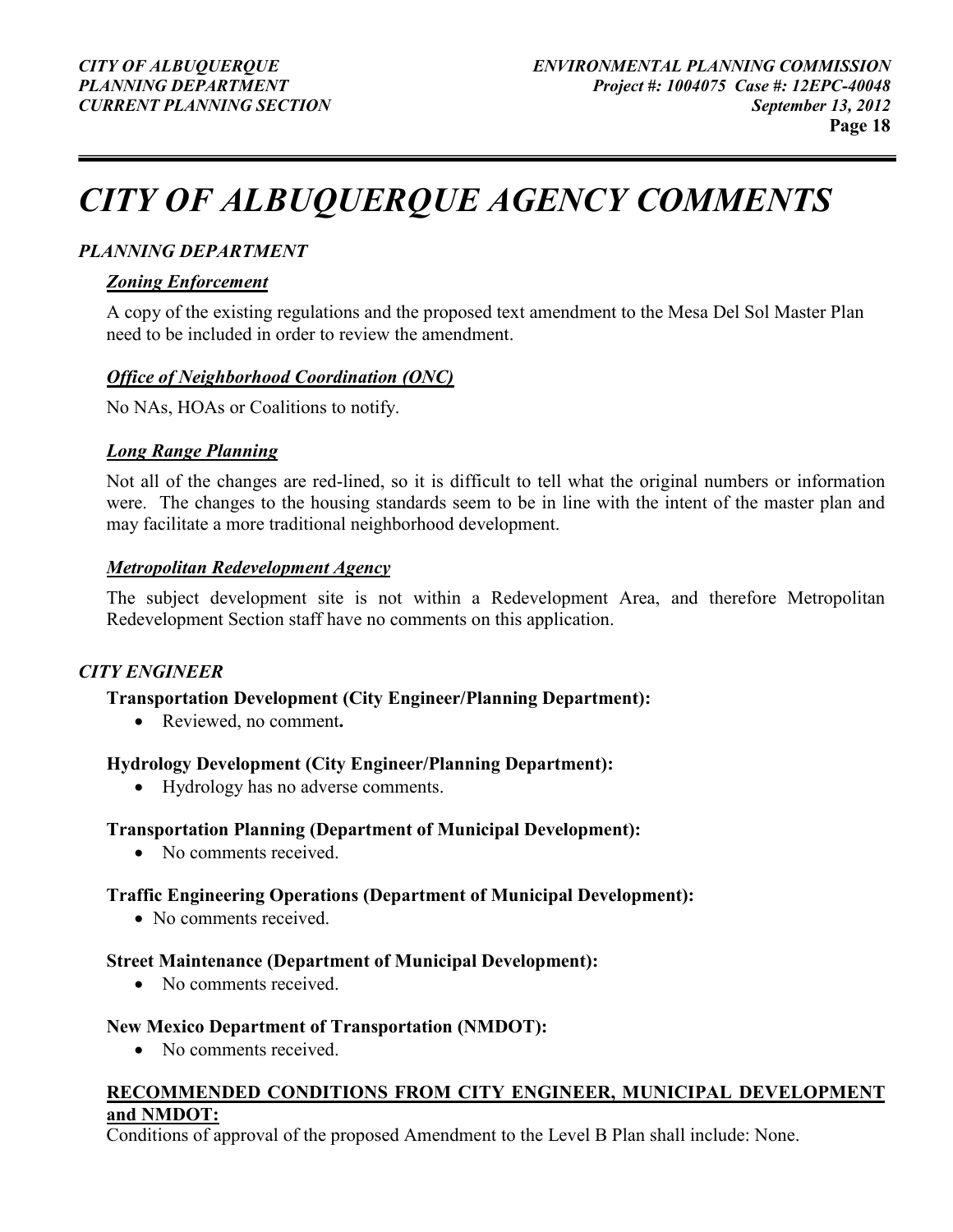#### WATER UTILITY AUTHORITY

Utility Services

ENVIRONMENTAL HEALTH DEPARTMENT

Air Quality Division

Environmental Services Division

#### PARKS AND RECREATION

**Planning and Design** 

**Open Space Division** 

#### POLICE DEPARTMENT/Planning

This project is in the Southeast Area Command. No Crime Prevention or CPTED comments concerning the proposed Amendment Sector Development, Area, Facility or Comprehensive Plan request at this time.

#### SOLID WASTE MANAGEMENT DEPARTMENT

#### Refuse Division

Approved as long as they comply with SWMD ordinance.

#### FIRE DEPARTMENT/Planning

All site development plans for subdivisions and site development plans for building permit shall be submitted to the Fire Marshal's Office Plans Checking Division for review and approval.

#### TRANSIT DEPARTMENT

| Project #1004075                  | Adjacent and<br>nearby routes | None. |
|-----------------------------------|-------------------------------|-------|
| 12EPC-40048                       | Adjacent bus<br>stops         | None  |
| AMEND SECTOR<br>DEVELOPMENT AREA. | Site plan<br>requirements     | None  |
| FAC, OR COMP.                     | Large site TDM<br>suggestions | None  |
|                                   | Other information             | None  |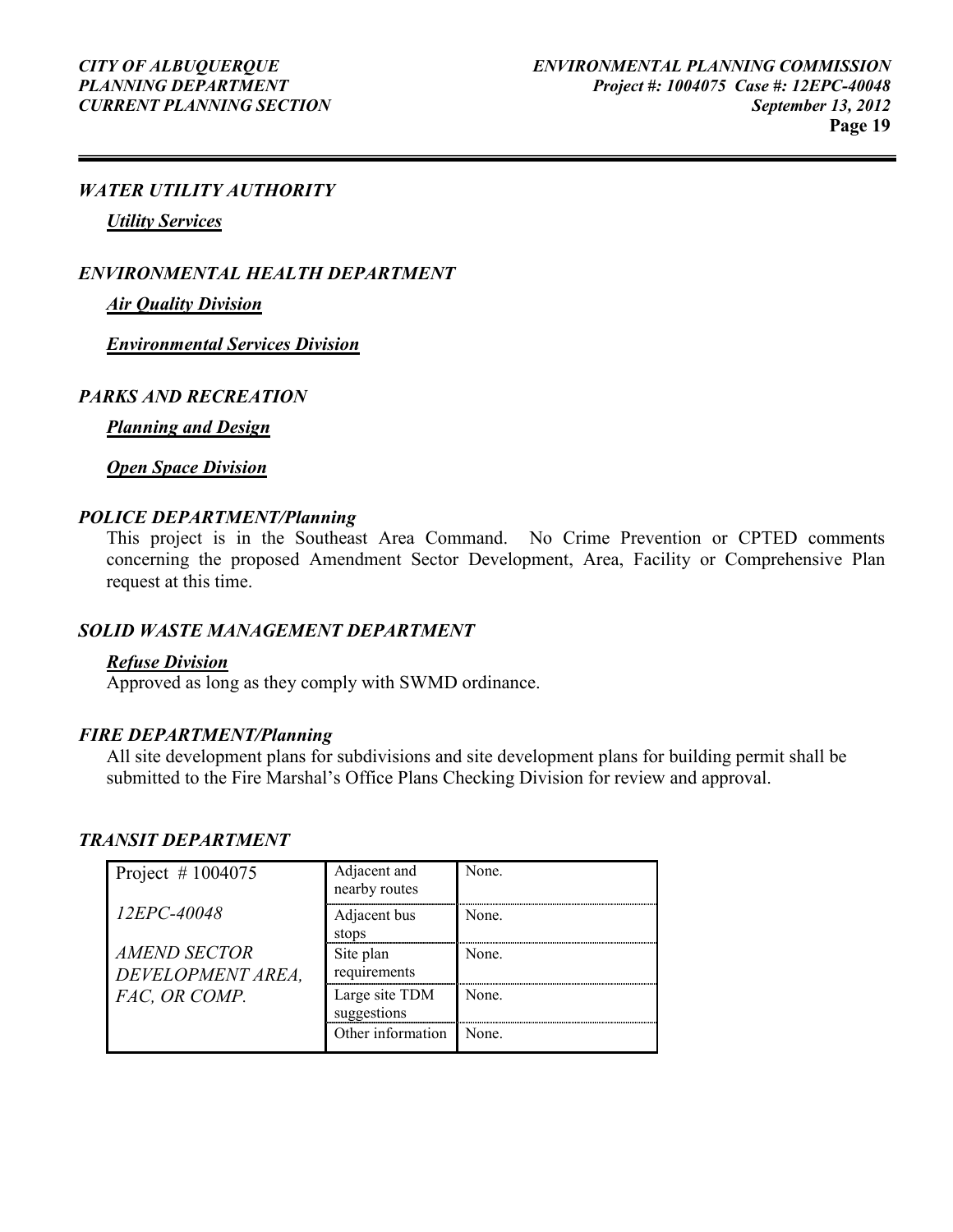## COMMENTS FROM OTHER AGENCIES

### BERNALILLO COUNTY

#### ALBUQUERQUE METROPOLITAN ARROYO FLOOD CONTROL AUTHORITY

Reviewed, no comment.

#### ALBUQUERQUE PUBLIC SCHOOLS

| <b>Project #1009290</b> | Section 4, T9N, R2E, Town of Atrisco Grant, Tract E-5-A-1, is located on                        |
|-------------------------|-------------------------------------------------------------------------------------------------|
| 12EPC-40030 SITE        | Snow Vista/98 <sup>th</sup> St between Deana/86 <sup>th</sup> St and Gibson. The Public Service |
| DEVELOPMENT-BUILDG      | Company of New Mexico (PNM) requests approval of a Site Development                             |
| <b>PRMT</b>             | Plan for a Building Permit to allow for the construction of a new electric                      |
|                         | substation, the Southwest Mesa Substation. This will have no adverse impacts                    |
|                         | to the APS district.                                                                            |

Mesa del Sol, Tract B, Tract 8, is located east of Broadway and south of Los Picaros Rd south and east of the regional park and amphitheater to the west boundary approximately two miles north of the northern boundary of Isleta Pueblo. The owners of the above property requests approval of an Amendment to the Sector Development Plan to reflect changes in land ownership and modifications to single family home setback requirements. APS does not oppose this request. However any residential development in this area will impact, Lowell Elementary School, Jefferson Middle School, and Albuquerque High School. Lowell Elementary School and Albuquerque High School have excess capacity, Jefferson Middle School is exceeding capacity.

| Loc No | <b>School</b>  | 2011-12<br>40th<br>Day | 2011-12<br>Capacity | <b>Space</b><br>Available |
|--------|----------------|------------------------|---------------------|---------------------------|
| 300    | Lowell ES      | 421                    | 436                 |                           |
| 425    | Jefferson MS   | 854                    | 830                 | $-24$                     |
| 590    | Albuquerque HS | 1602                   | 794                 | 192                       |

To address overcrowding at schools, APS will explore various alternatives. A combination or all of the following options may be utilized to relieve overcrowded schools.

- Provide new capacity (long term solution)
	- o Construct new schools or additions
	- o Add portables
	- o Use of non-classroom spaces for temporary classrooms
	- o Lease facilities
	- o Use other public facilities
- Improve facility efficiency (short term solution)
	- o Schedule Changes
		- Double sessions
		- Multi-track year-round
	- o Other